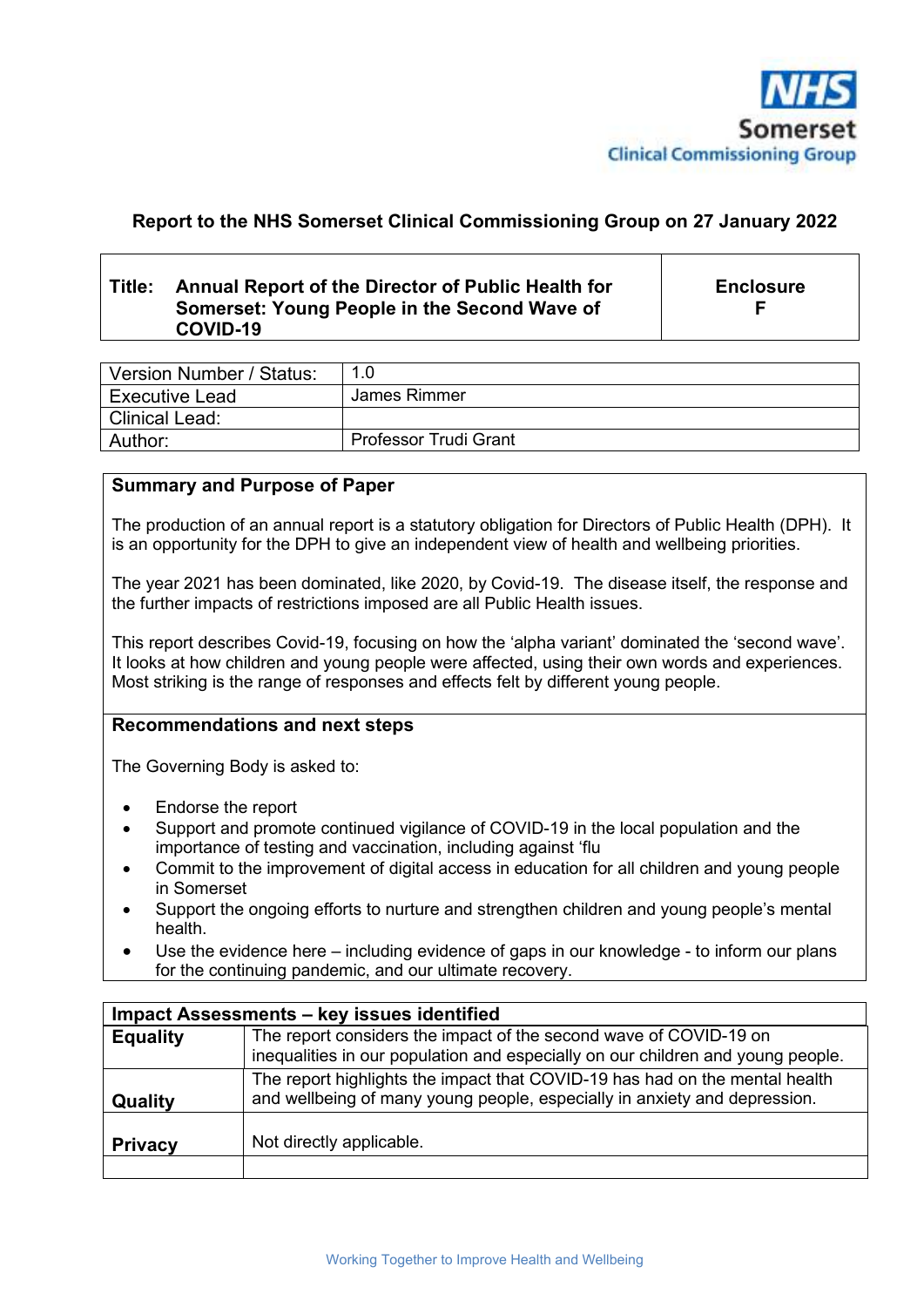| <b>Engagement</b>                 | The voice of older children and young people appears in the report from focus<br>group work with Young Somerset, Youth Parliament and Public Health Nurses. |            |                   |                 |
|-----------------------------------|-------------------------------------------------------------------------------------------------------------------------------------------------------------|------------|-------------------|-----------------|
|                                   | Not directly applicable.                                                                                                                                    |            |                   |                 |
| Financial /                       |                                                                                                                                                             |            |                   |                 |
| <b>Resource</b>                   |                                                                                                                                                             |            |                   |                 |
| <b>Governance</b><br>or Legal     | Not directly applicable.                                                                                                                                    |            |                   |                 |
| <b>Risk</b><br><b>Description</b> | Summary of risk description if applicable.                                                                                                                  |            |                   |                 |
| <b>Risk Rating</b>                | Consequence                                                                                                                                                 | Likelihood | <b>RAG Rating</b> | <b>GBAF Ref</b> |
|                                   | n.a                                                                                                                                                         | n.a.       | n.a               |                 |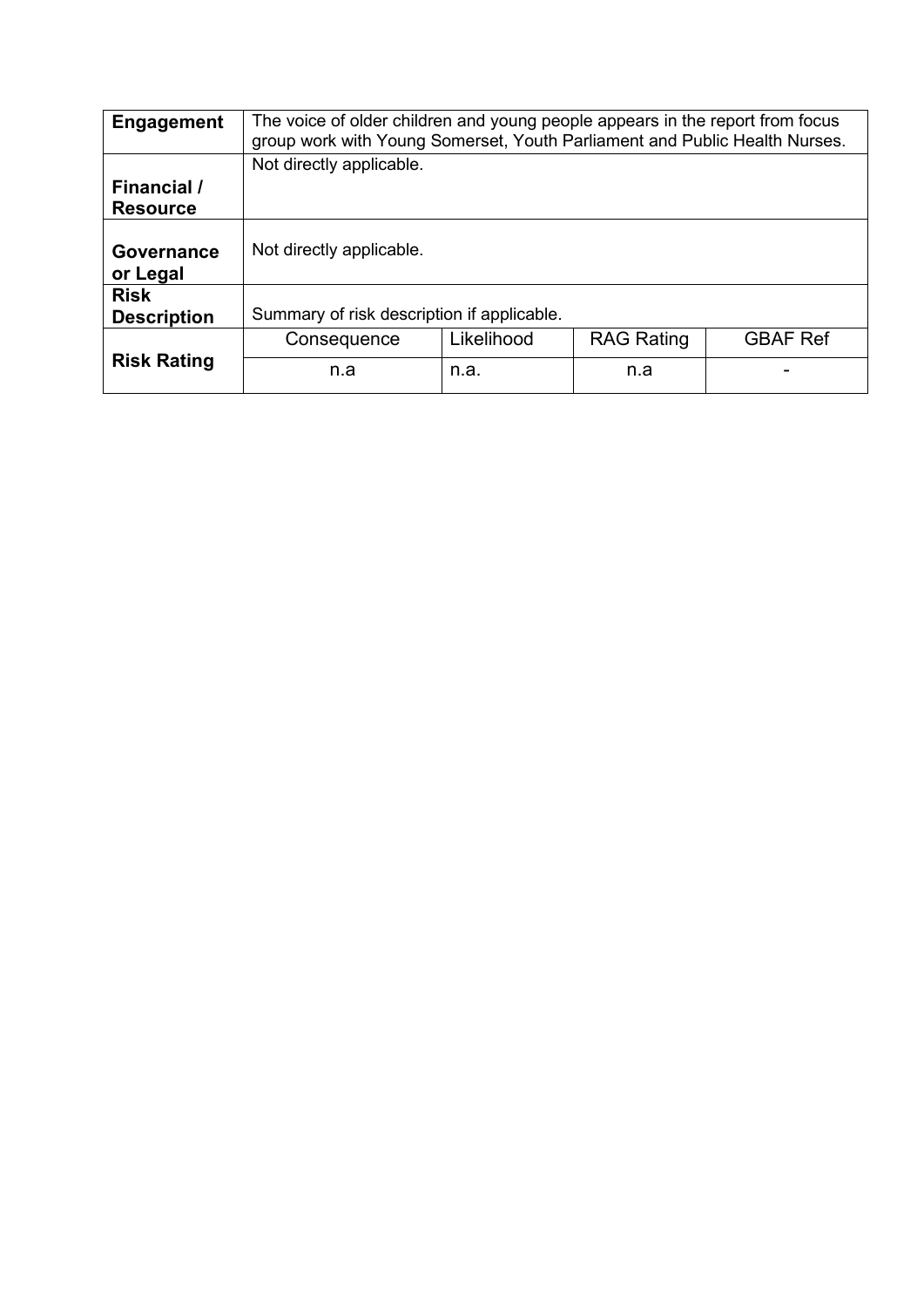# Annual Report of the Director of Public Health for Somerset 2021

# **Young People in the Second Wave of COVID-19**

Professor Trudi Grant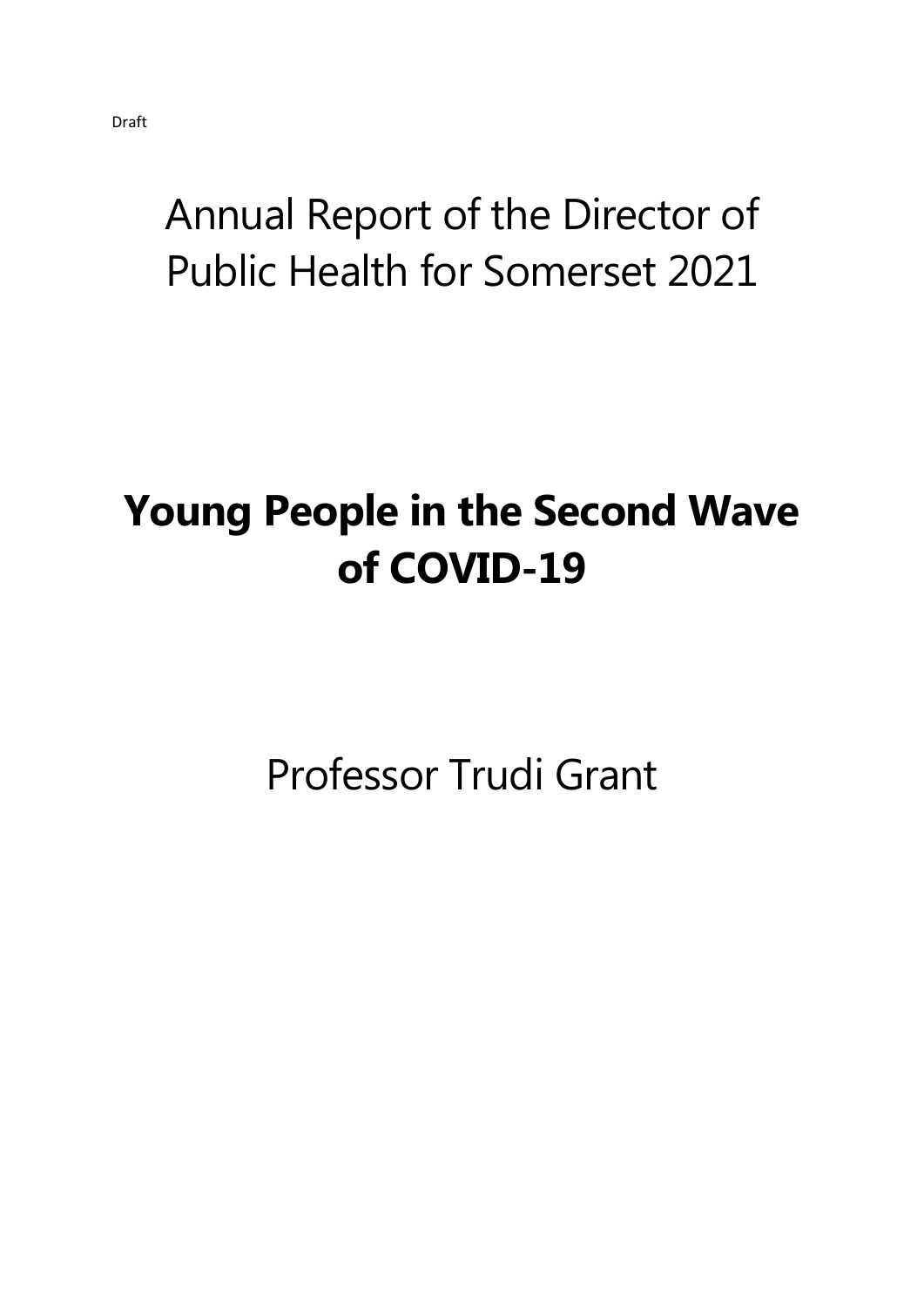## Contents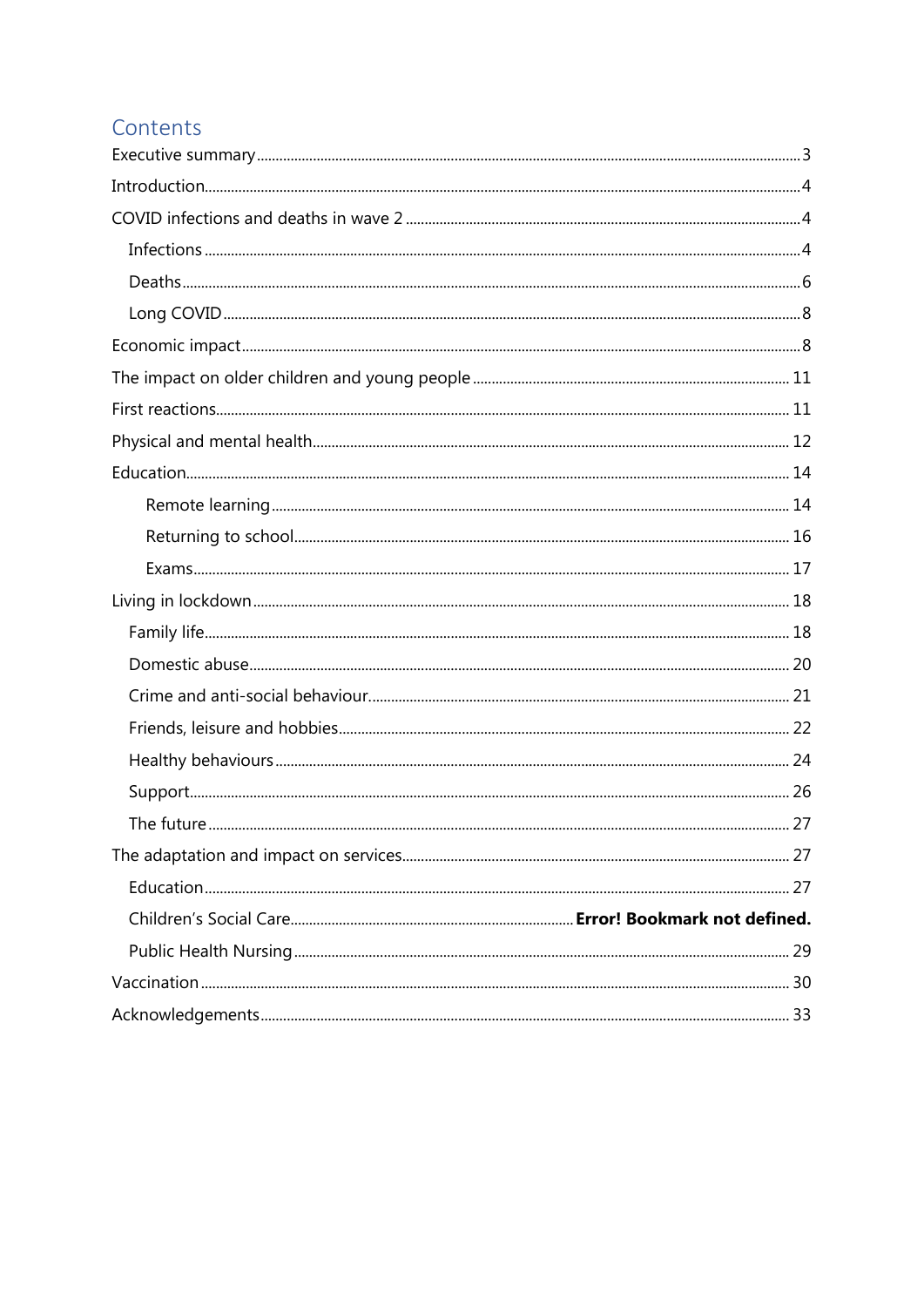### Executive summary

Public health in 2021, and indeed life in general, has been dominated by the continuing COVID-19 pandemic and measures that have been taken to reduce its effects. In Somerset, by the end of wave 2 ( $22<sup>nd</sup>$  May 2021) there had been 22,455 infections and 680 deaths. Only 35 deaths were of people under 60, and the number of deaths of children and young people is too small to be disclosed.

This does not mean that only the elderly have been affected, and the report uses quantitative data from the school census of 2021, and the 'voice' of children and young people as recorded by Somerset Youth Parliament, Young Somerset and Public Health Nursing teams to describe some aspects of the impact. It is not a

Most striking, perhaps, is the diversity of experience that young people went through, with some finding it a positive experience – such as the 32% of primary school children, and 22% of secondary pupils who said that their physical health had improved (against 6% and 16% who said it had worsened). When asked about mental health, 23% of primary and 11% of respondents said that it had improved, with 12% of primary and, strikingly, 30% of secondary students saying that it was worse. For many other indicators, too, the younger children seemed to have coped better than the older ones, many of whom may have been affected by the stress of examination (or, indeed, the lack of them.)

The focus groups found that whilst not universal, the most common negative response was anxiety. Young people were worried about health – their own and especially that of elderly family members, about their relationships with family and friends, their experience of being away from and returning to, school, and about their prospects in a rapidly changing and uncertain world. Many young people found support from their families, friends and caring services in schools and elsewhere, and many also reported the healing properties of the natural environment.

Importantly, though, there are few generalizations that can be made about their circumstances, their reactions and the support that they found. The considerable resources in Somerset devoted to helping young people are described in the report, and the findings here should strengthen their focus on a child-centred, individual approach to their care.

The nature of the pandemic in Somerset has been transformed by a highly successful vaccination programme, with 79.5% of the population having received two doses by November 2021. At the time of writing (November 2021) this programme has been extended to 12-18 year-olds, particularly helping to reduce the impact on their schooling.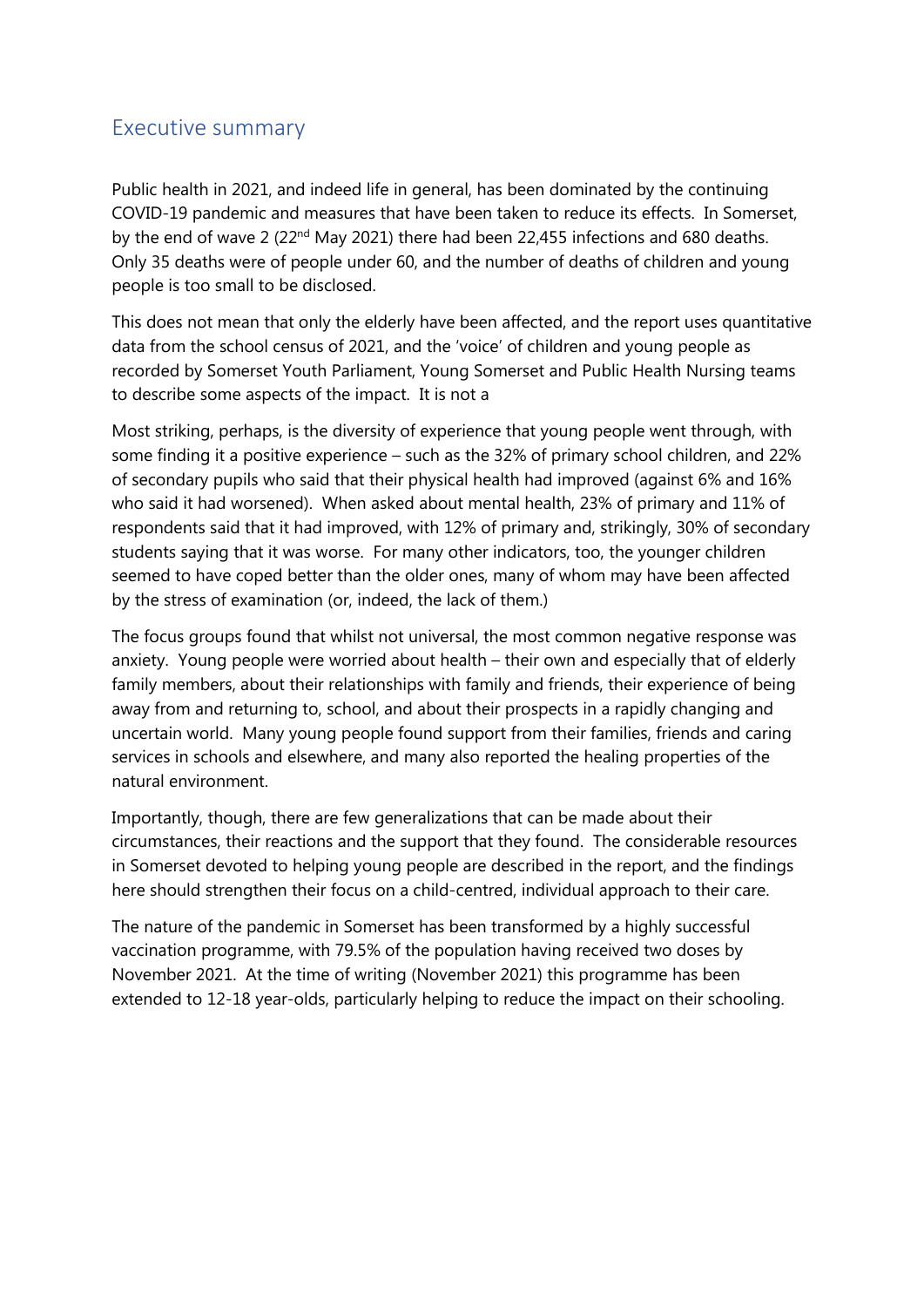### Introduction

Inevitably, my annual report for 2021 is on the subject of COVID-19, as indeed it was last year. Pandemics are mercifully rare, but their effects on health are profound and longlasting, and extend far beyond the direct effects of the disease. Last year, I discussed what we were already calling the 'first wave' of COVID, even as the second wave – largely due to the alpha (or 'Kent') variant – was beginning. This report focuses on that second wave, from the  $1^{st}$  September 2020 to 22<sup>nd</sup> May 2021, and including the period of full lockdown measures from 6<sup>th</sup> January 2021, gradually lifted in spring and summer.

Mostly, though, I want to look at the experience of older children and young people in the pandemic. Babies and pre-school children are not included – not because they aren't important but because we have less information about them; we are aware of this 'baby blindspot'. COVID-19, as an *illness*, is clearly more serious for older people, and for most, otherwise healthy, young people it is relatively minor. However, they have seen a transformation to their home lives, leisure, education and prospects for their working lives. It will take many years for the impact to have its full effect, and we cannot expect to have a clear understanding of it while the pandemic is still happening. I want to focus on what the COVID-19 pandemic and the consequent lockdown has meant to young people so far, and how they see the future.

In the autumn of 2021, we are now in a third wave, this time driven by the delta (or 'Indian') variant. The character of this wave is very different from the previous two because of the extent to which the population has been vaccinated. This Public Health intervention has not eliminated COVID-19, far from it, but has successfully put us in a position where we can begin to think about 'living with COVID', and I want to consider that programme too.

### Covid infections and deaths in wave 2

### Infections

The graph in Figure 1 shows how the second wave of COVID started in the autumn as schools and colleges restarted, and more people began to mix indoors as the weather worsened, and after an initial peak in October rose again in December as the alpha variant became dominant. The rates peaked around the start of 2021 and again fell away after a full national lockdown was imposed, and fell to very low levels in early summer, as is typical of respiratory infections, and as vaccination began to have an impact. Throughout this period the rates in Somerset were consistently below the national average (down to September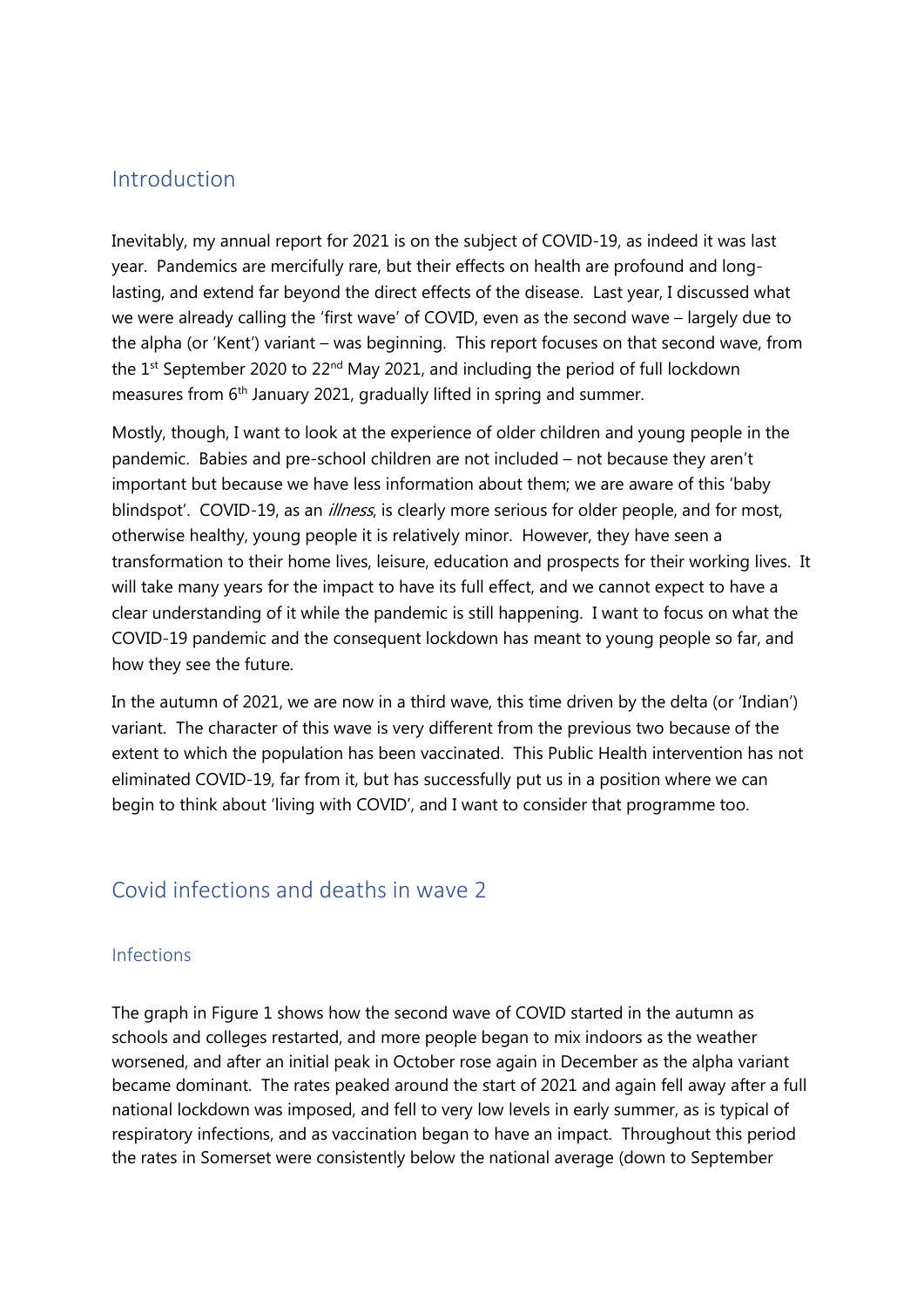2021 the Somerset total rate was 6.7% compared to 10.6% for England), as was typical of rural areas where spread of disease is naturally slower.

At the end of the first wave, lab detected infections in the county had reached about 1200; by the end of the second (22<sup>nd</sup> May) this had reached 22,455. These figures alone do not make it certain that the second wave was bigger than the first, despite the undoubtedly more contagious nature of the alpha variant, as it was only by the second wave that testing was sufficiently comprehensive to give any confidence that numbers of confirmed cases matched reality And indeed, Office for National Statistics population studies suggest that these figures have underestimated the trye prevalence.. At the time of writing, during the third wave, total numbers of lab detected cases are over 60,000.



*Figure 1: Covid infections in Somerset* 

Infection rates by age are shown Figure 2, taken from the UK COVID dashboard. Darker blue colours indicate a higher rate of cases by age group. This shows that in the first wave the highest rates of known infection were in the most elderly age groups, with very few young people under 20 recorded (numbers and patterns may be affected by the relatively limited amount of testing undertaken early in the pandemic). In the second wave, when testing was much more extensive, there are far more infections evident, but still very few in those under 15. As it happens, Figure 2 also shows part of the third wave – current at the time of writing – when the infection is particularly prevalent in secondary school pupils.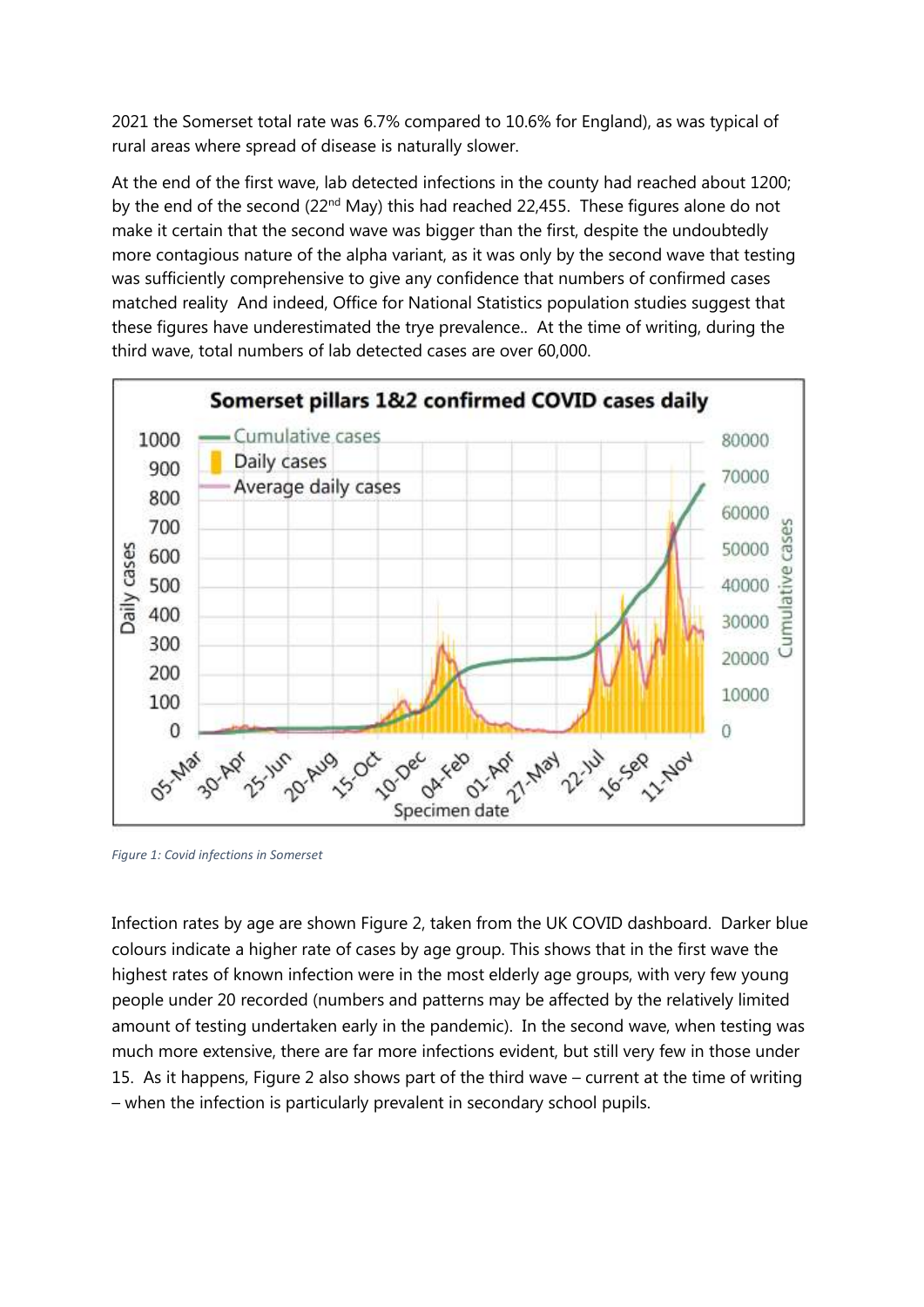

*Figure 2: Infection Rates by Age for Somerset (UK COVID dashboard <sup>i</sup> )*

### Deaths

Somerset saw 680 deaths by the end of the second wave (22<sup>nd</sup> May 2021), and sadly, 822 deaths related to COVID-19 by the time of writing (November 2021). This is, at 145.8/100,000 people, mercifully lower than the England rate of 222.7/100,000.



*Figure 3: Somerset deaths during the pandemic* 

Figure 3 shows how COVID-19 deaths broadly followed the pattern of infections in the first and second wave, with a delay of about a month, reaching a peak in January 2021. Only at the peaks of these waves did death rates significantly exceed levels that have been seen in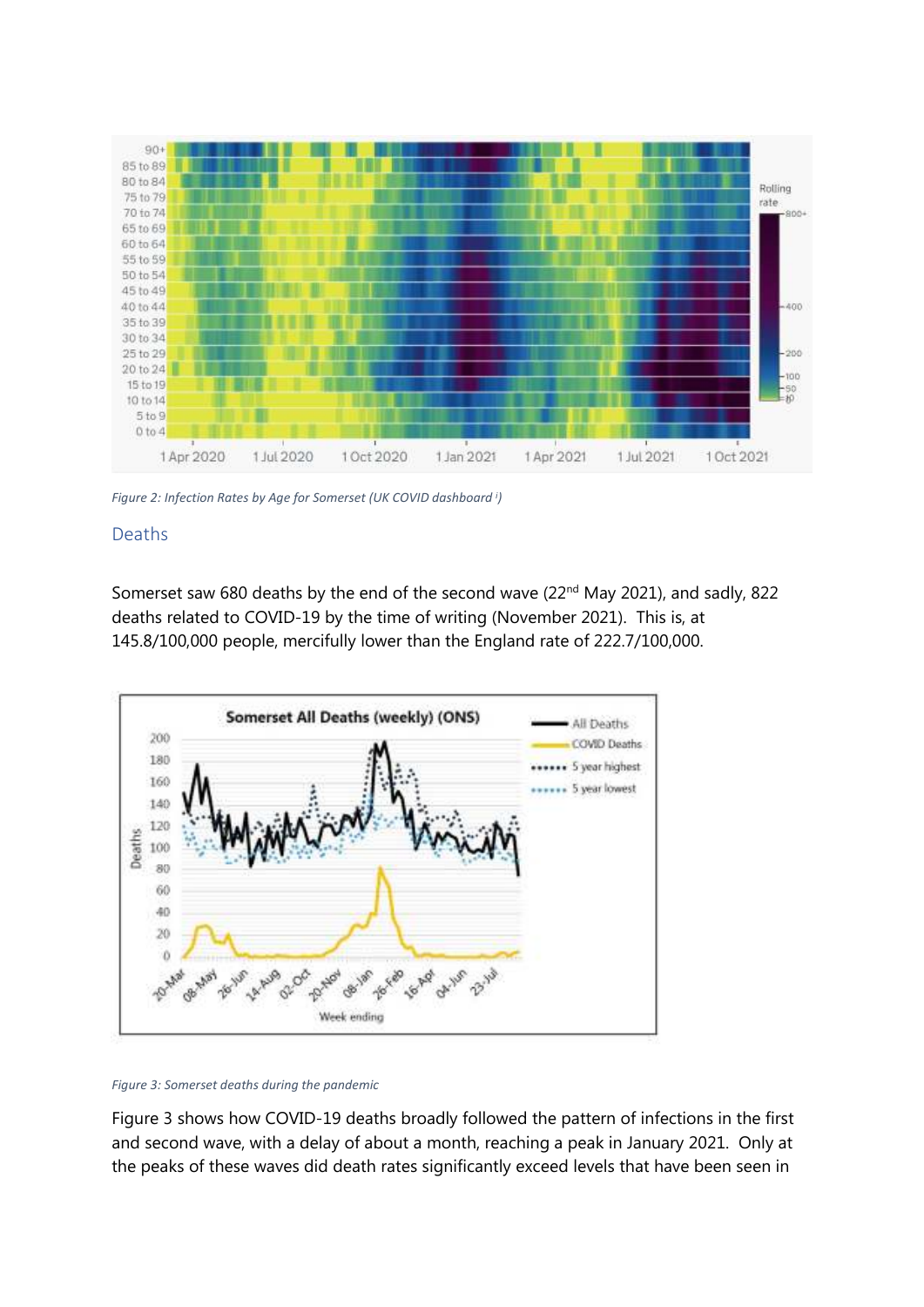the previous five years (and indeed at times overall rates have been below that): this does not, of course, begin to describe the concentrated impact of the disease in specific settings, nor of the measures taken to reduce its spread. Significantly, the rise in COVID deaths in the third wave is far more subdued than in the previous: the 19,068 cases recorded in the second wave led to 539 deaths in Somerset, whereas the 48,154 recorded (so far – November 2021) in the third wave have been associated with 143 deaths. This reflects the success of vaccination as well as the younger age profile of more recent cases.

*Table 1: COVID-related deaths by age band* 

|          | 1st Wave Pre | 2nd Wave<br>Aug 20 to Jun |            | 1st Wave<br>Rate per | 2nd Wave<br>Rate per |
|----------|--------------|---------------------------|------------|----------------------|----------------------|
| Age      | Aug 2020     | 2021                      | Population | 100,000              | 100,000              |
| Under 60 | 14           | 21                        | 384763     | 3.6                  | 5.5                  |
| 60-69    | 13           | 26                        | 75070      | 17.3                 | 34.6                 |
| 70-74    | 14           | 47                        | 37549      | 37.3                 | 125.2                |
| 75-79    | 27           | 69                        | 37521      | 72.0                 | 183.9                |
| 80-84    | 44           | 90                        | 37683      | 116.8                | 238.8                |
| 85-89    | 38           | 137                       | 26420      | 143.8                | 518.5                |
| $90+$    | 52           | 184                       | 18666      | 278.6                | 985.7                |

As **Error! Reference source not found.** shows, there is a clear relationship between age and the death rate from COVID, with most deaths occurring amongst people over the age of 60. We also know, from national evidence, that being overweight or generally poor health, or having specific conditions such as diabetes, are additional risk factors. As I will go on to show, however, this does not mean that young people have been unaffected – far from it.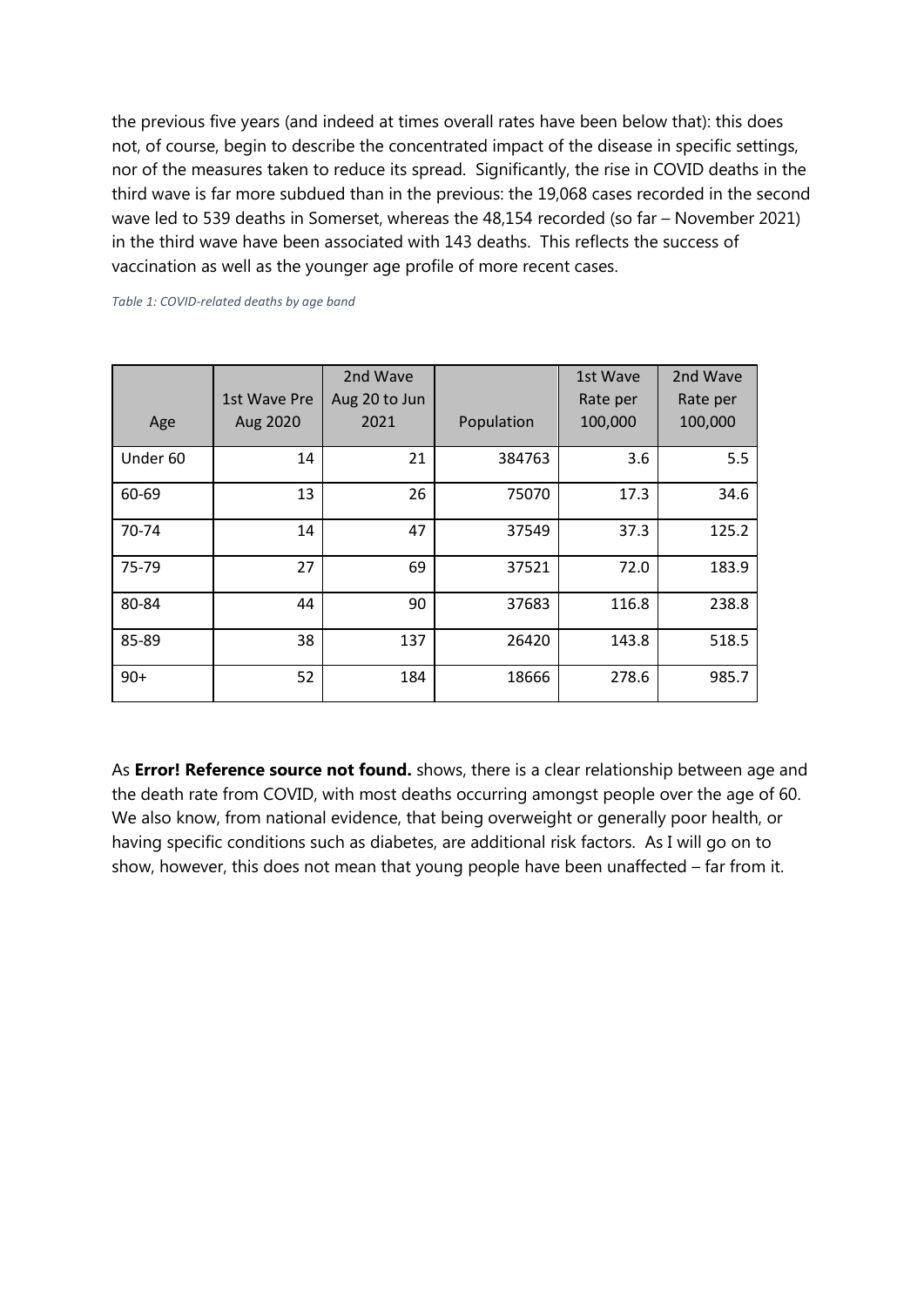#### Long COVID



*Figure 4: Referrals to Long COVID treatment in Somerset* 

It is, almost by definition, too early to draw conclusions about the impact of 'long COVID' – the continued effects of the disease after the initial infection, typified by fatigue and breathlessness. The results shown in Figure 1Figure 4 show that very few referrals have been made to the Somerset COVID Recovery Service for young people. Clearly, this may change, especially as we have seen a general lowering of the age of people catching COVID over the course of the pandemic.

### Economic impact

The lockdowns and their changing patterns of work, travel and shopping have had profound effects on the economy, and we know that good work and a good income both contribute to good health. Figure 5 shows how (using national data) there was an initial plunge in economic activity in the first lockdown, followed by an initially swift, and then more uncertain recovery. The national economy is not expected to recover to its levels of early 2020 until 2022. This has clearly had a particular impact on working families, but I am also concerned about the effect that this uncertainty will have on young people as they consider their future, not least because of the disruption to their education over the pandemic.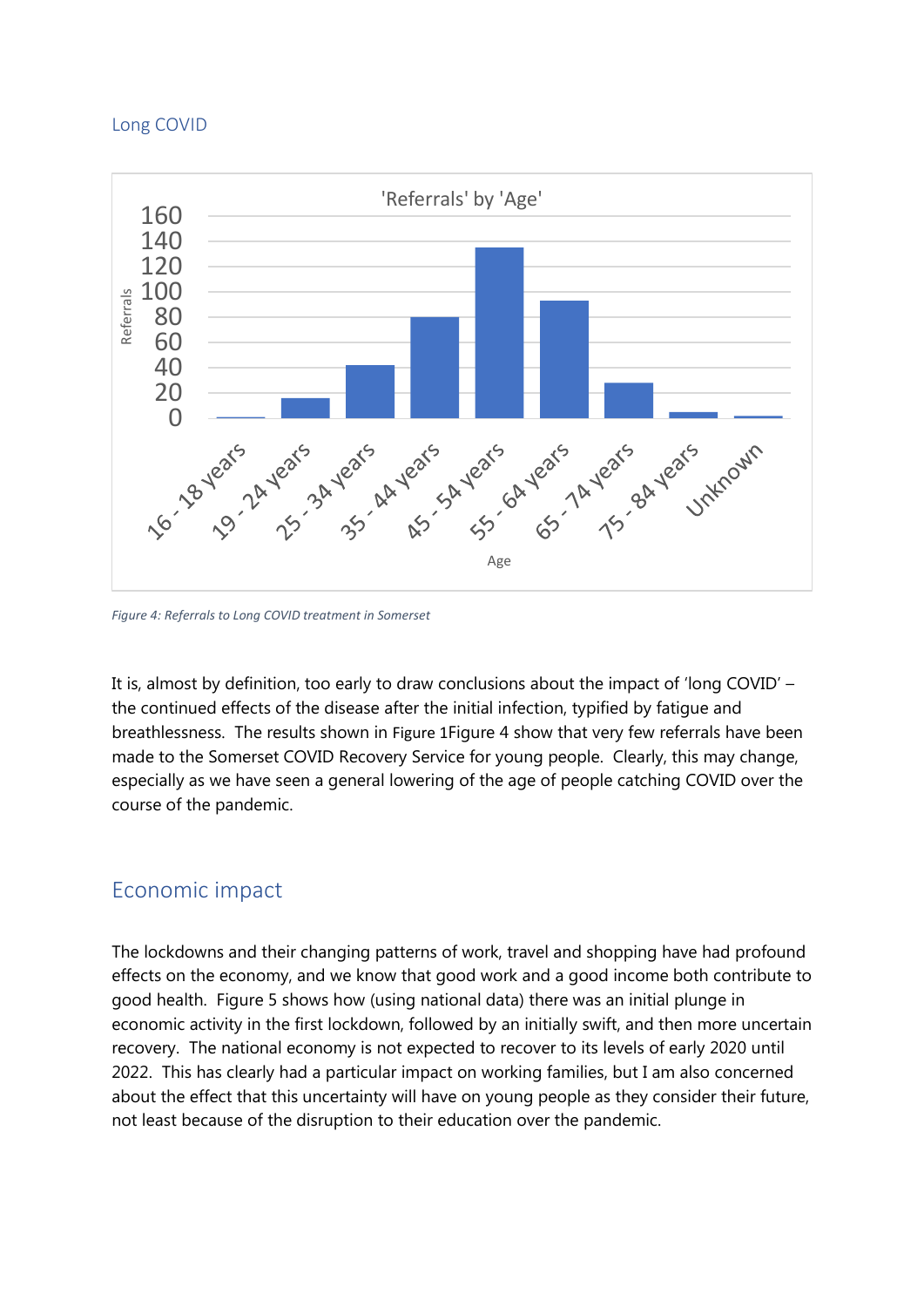# Economic activity and output fell significantly, but beginning to recover



*Figure 5: Hours worked during the pandemic* 

The effect on individuals in Somerset is shown in Figure 6, which demonstrates how the rise in unemployment – at least as measured by the uptake of benefits – has affected all age groups. Interestingly, the very youngest – 16- and 17-year-olds - showed the least increase and quickest recovery (although this is a very small cohort<sup>1</sup>). Those aged 18-24 have also shown a reduction in their unemployment from a peak in the summer of 2020, although still 50% higher than before COVID. It is important to note that patterns of unemployment in this downturn have been very different from previously because of furlough; it is also reported that many young people have taken up training during the pandemic, and is likely that many have gone into this, rather than into work.

 $1$  Before the pandemic only 25 people were in this category: the vast majority were in education or training.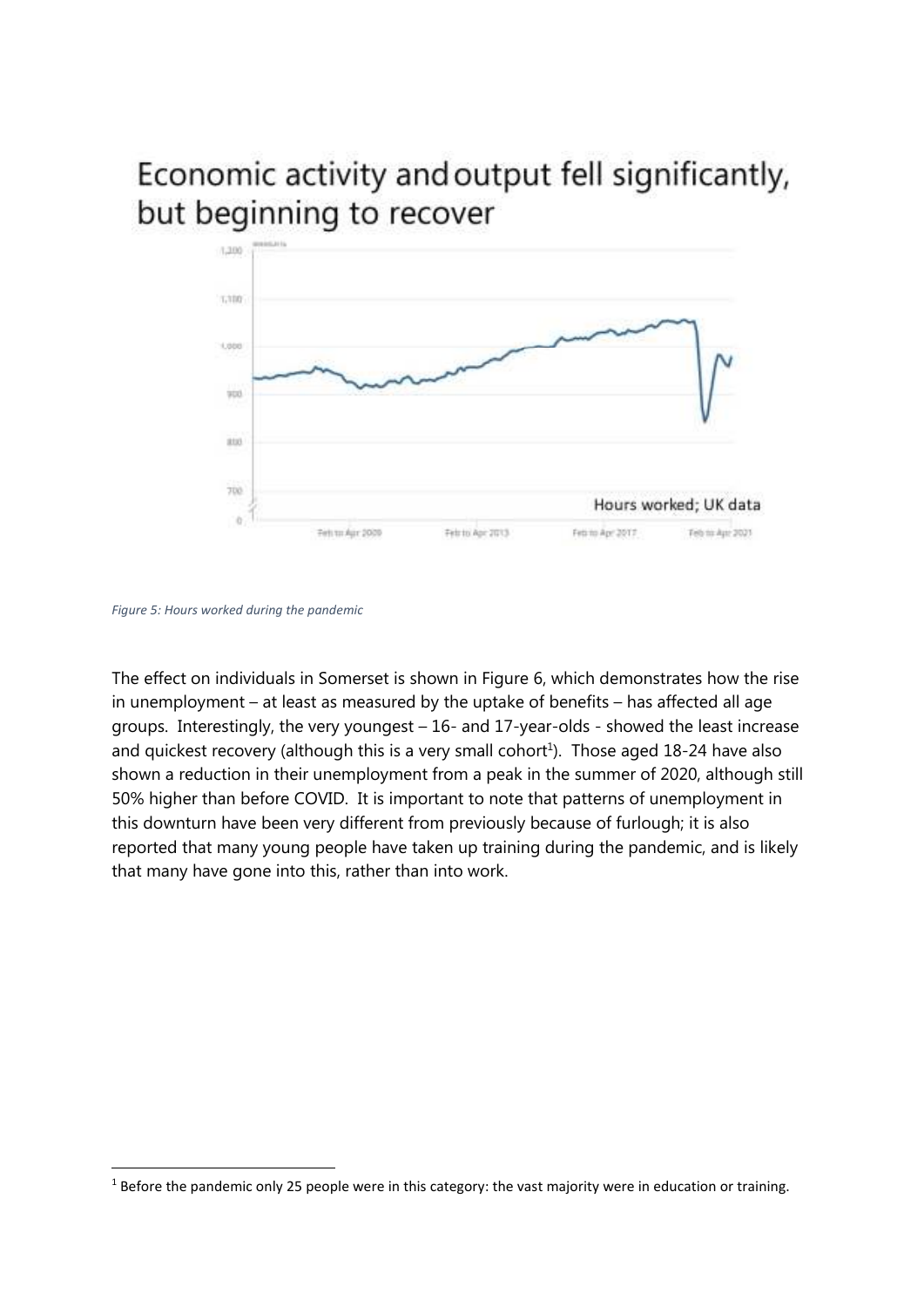

*Figure 6: Unemployment related benefit claims (index)* 

This overview of data on the disease and the economy does not give much information about the effect that it has all had on young people, especially those of school age. For this we need to dig deeper, using the Somerset schools' survey and, above all, information we could glean from speaking to children and young people themselves.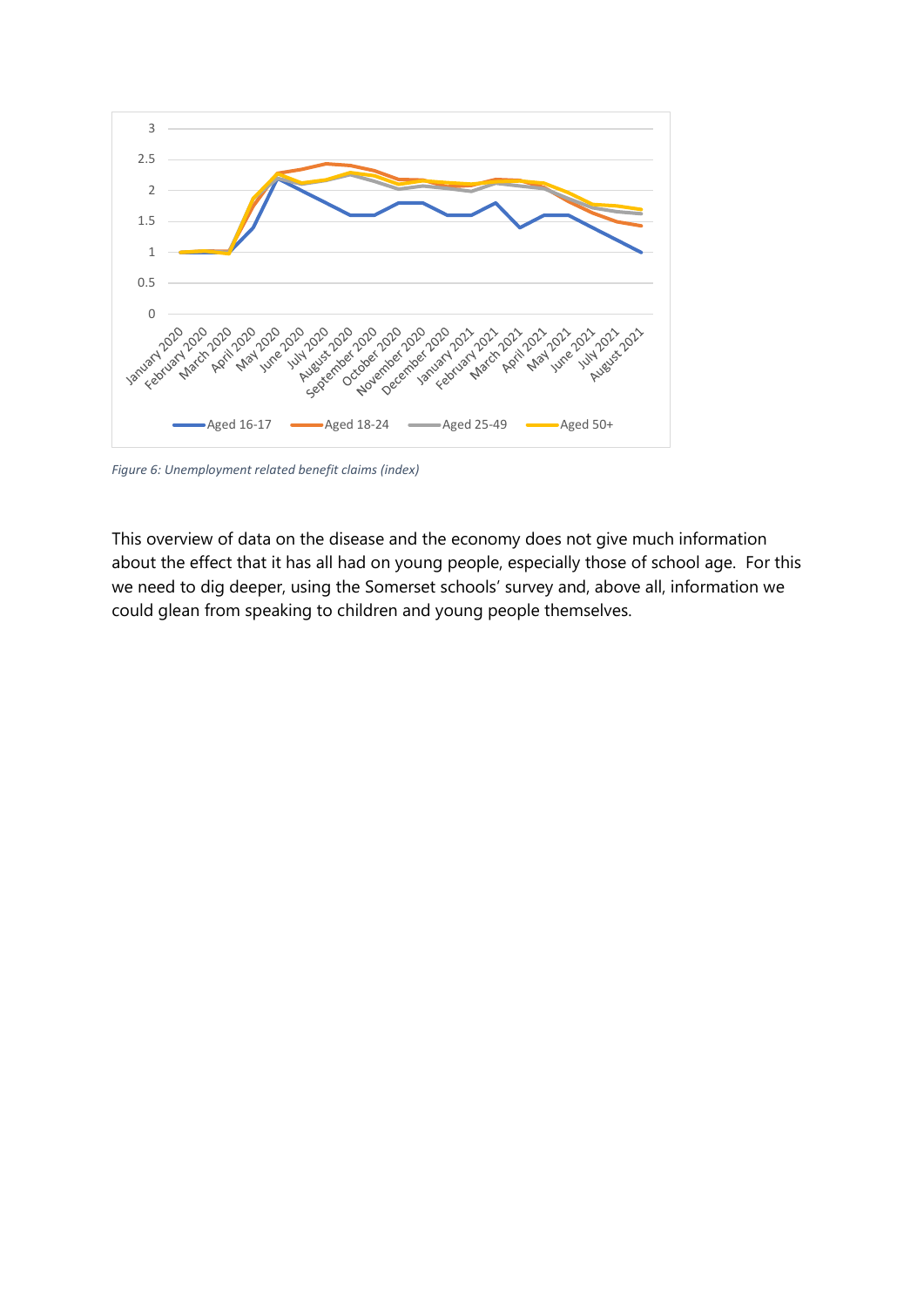# The impact on older children and young people

It was important to me to let older children and young people express their own concerns about COVID. This section of my report uses closed questions from the two-yearly school survey, but also structured conversations that sought to cover a range of topics without restricting young people's ability to raise what mattered most to them. I am grateful to the Somerset Youth Parliament, Public Health Nurses and Young Somerset for leading those conversations. We have not sought to identify any individuals, and descriptions such as age, sex or location are only included where they bear upon their thoughts. I hope we have done them justice.

### First reactions

As the first pandemic for a hundred years, the outbreak of COVID-19 has been unprecedented in almost all of our lives, and it is not surprising that there was not a single consistent reaction from the people we hear from.

Some were 'disappointed' or 'frustrated' at the cancellation of GCSEs and their other plans, while some felt 'relief' (that social pressures were lifted) and even 'excited and pleased' (to be off school). This last young person did, though, admit that excitement increasingly turned to boredom as the lockdown went on.

**'I was extremely anxious as I felt I had no idea what was happening, having to let go of control made me nervous.'**

**'Good. I could stay at home.'**

For some, their identity or particular needs was significant in how they felt at the start. A young person with an Asian background described how COVID had exacerbated racist attitudes that had already been stirred in the Brexit debate. Another, with ADHD, described the confinement at home as being especially painful, for them and their family. And the isolation of lockdown was felt strongly in those for whom rural isolation was already a concern.

**'Because I live in a very rural area, I feel even more isolated than I usually do.'**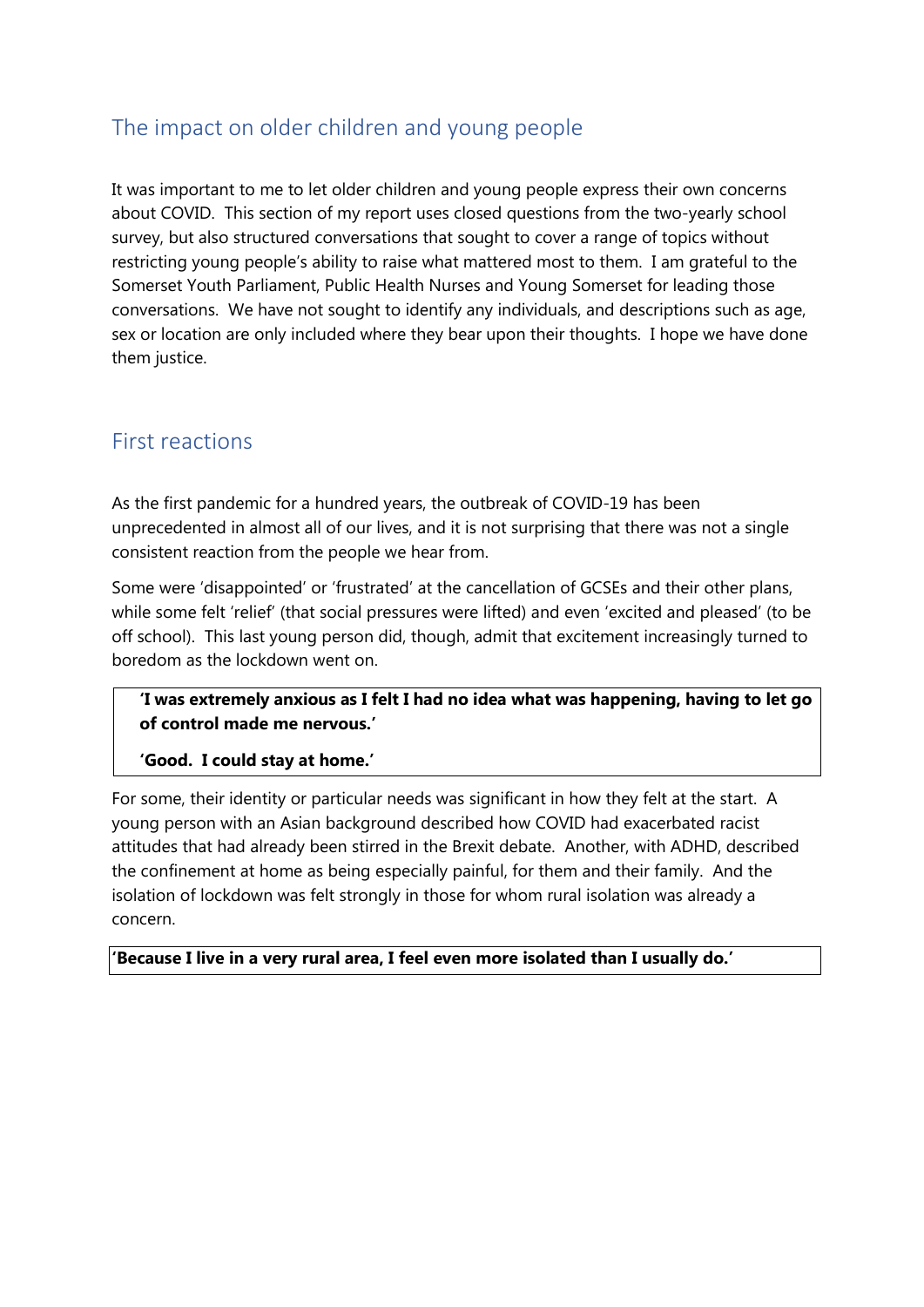

# Physical and mental health

*Figure 7: Worry about catching COVID-19*

As can be seen in Figure 7, more of the school survey respondents were not worried about catching COVID than were concerned. Given the low severity of the disease for most young people, as we have seen, this is probably a realistic assessment of risk rather than insouciance. Far more, especially of primary school age, however, were, not unreasonably, worried about their family – especially, no doubt, elderly grandparents. Interestingly, for all the concerns expressed, catching the disease itself was not an issue that was raised in engagement activities.



My physical health has...

*Figure 8: Physical health (School Survey)* 

Despite the findings on school-life balance, Figure 8 shows that a majority of respondents to the School Survey, particularly in primary schools, had found their physical health the same or even better during the pandemic. Only 6% of primary school age pupils said that it was worse, and 16% of those at secondary school.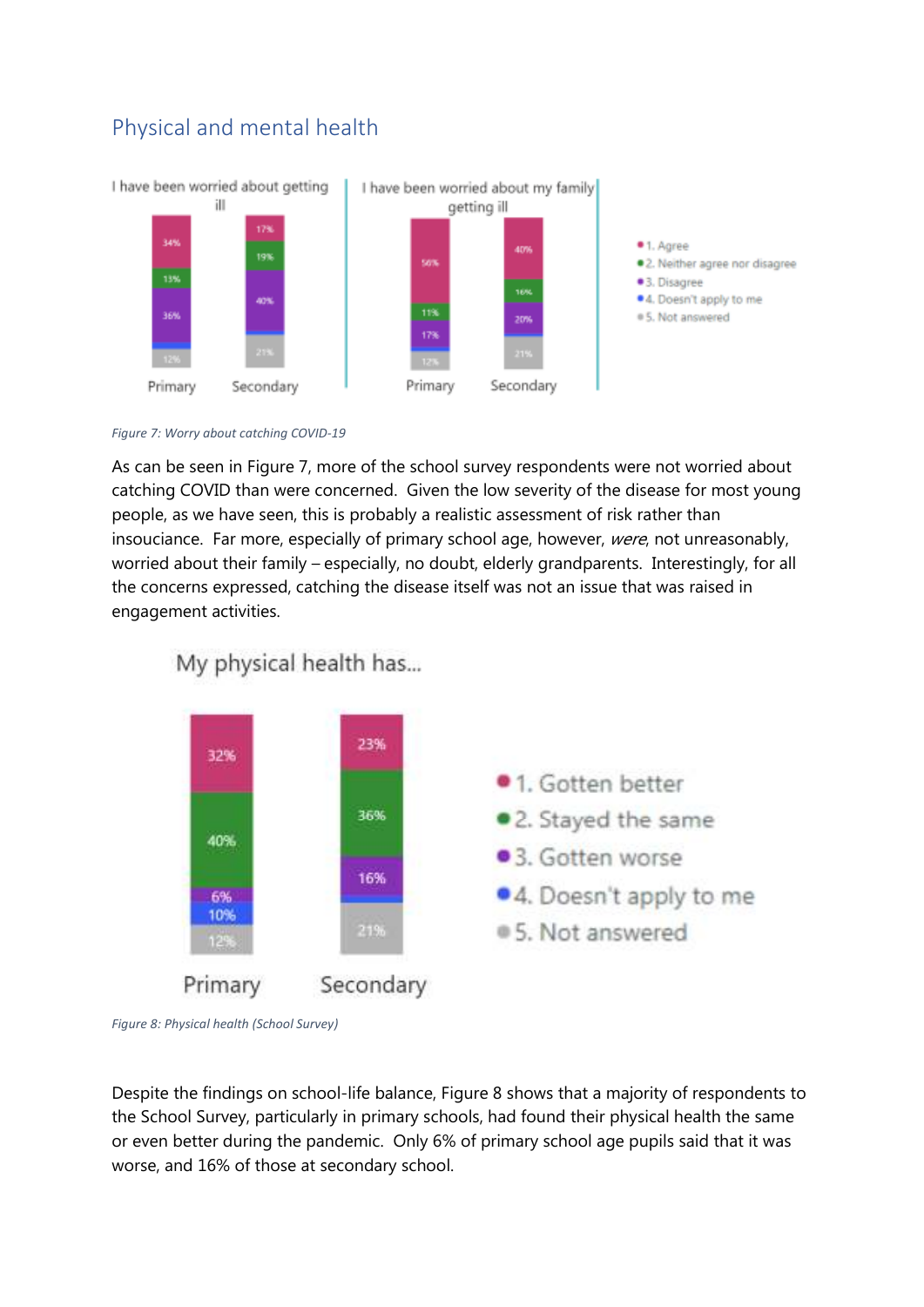

*Figure 9: Diet and Exercise (School Survey)*

Figure 9 shows that primary school age children felt that they had eaten more healthily and exercised more during the pandemic, which no doubt contributed to their responses on physical health. For secondary pupils the findings are less clear-cut, with the proportion saying that their exercise had increased being almost the same as those who said it had decreased.

Figure 10 shows that the largest single category for both primary and secondary age pupils was that their mental health had stayed the same. However, nearly twice as many primary pupils said that it had improved than had got worse; in striking contrast nearly three times as many secondary pupils – 30% of the total - said that it had worsened over lockdown.



My mental health has...

*Figure 10: Mental Health (School Survey)*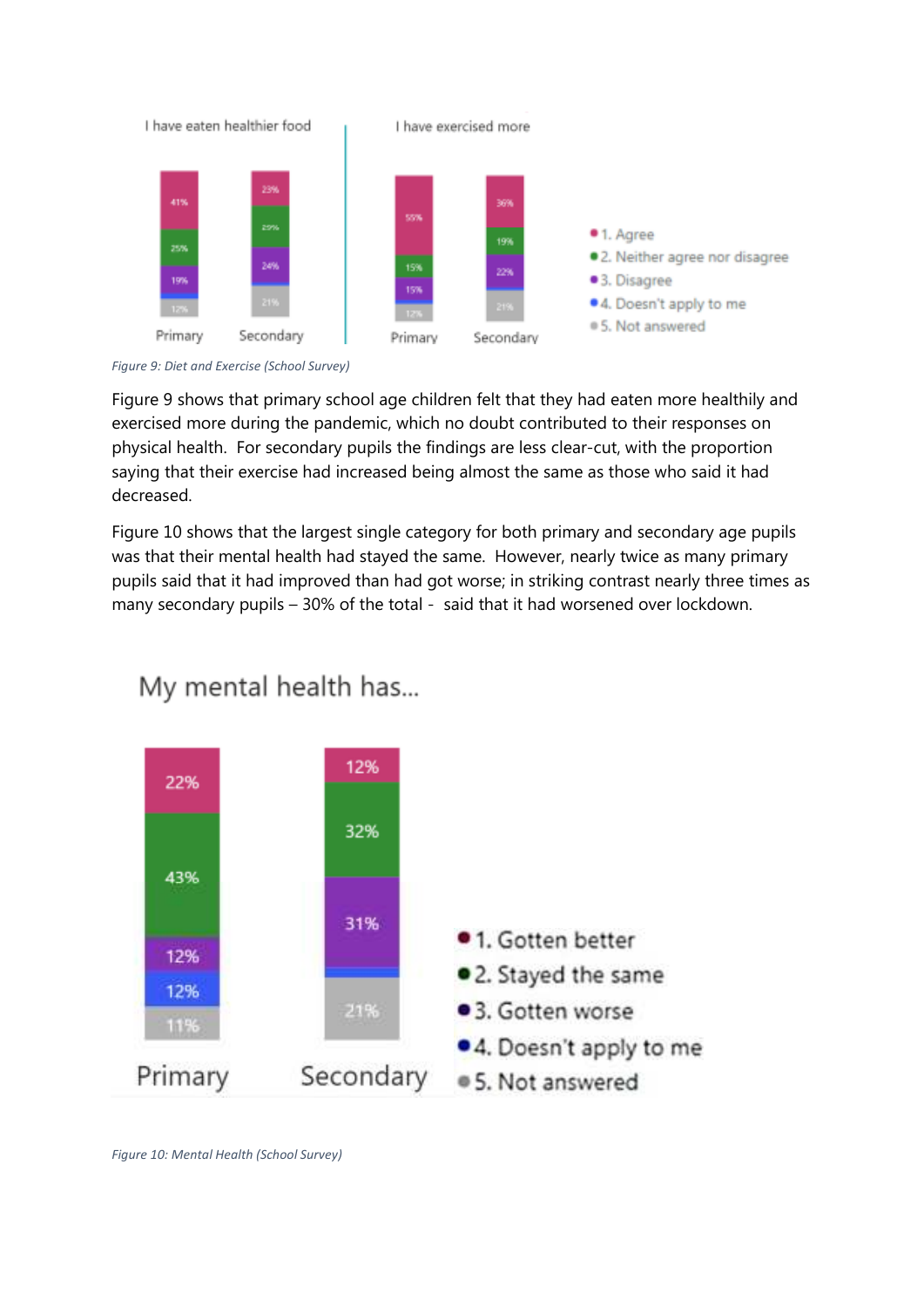**'I think we all miss the hubbub of the 'outside world'. Being isolated for short periods is ok - but for longer periods can really affect us badly. It's not healthy or normal.'** 

**'So many people are depressed at my college.'** 

The focus groups had a higher representation of the older children, and their statements show how tough they found many aspects of the pandemic. Isolation was most prominent, but others talked about their sense of purpose and future direction, identity, education, money – and how it affected their housing, relationships, and fear of COVID-19 itself. NHS benchmarking suggests that 3.3% of school pupils have social, emotional or mental health needs in Somerset, compared to 3.3% nationally.

Some people raised self-harm as an aspect of mental ill health.

'**I've seen people self-harming in school. One of my friends does it and it's getting worse.'**

**'I don't know if It's me but I've noticed people self-harming more.'** 

### Education

### Remote learning

As Figure 11 shows, the majority of school-age children were home educated during the lockdown, and only 20% of primary age and 13% of secondary age – because of vulnerability or being the children of key workers – were at school for the whole time.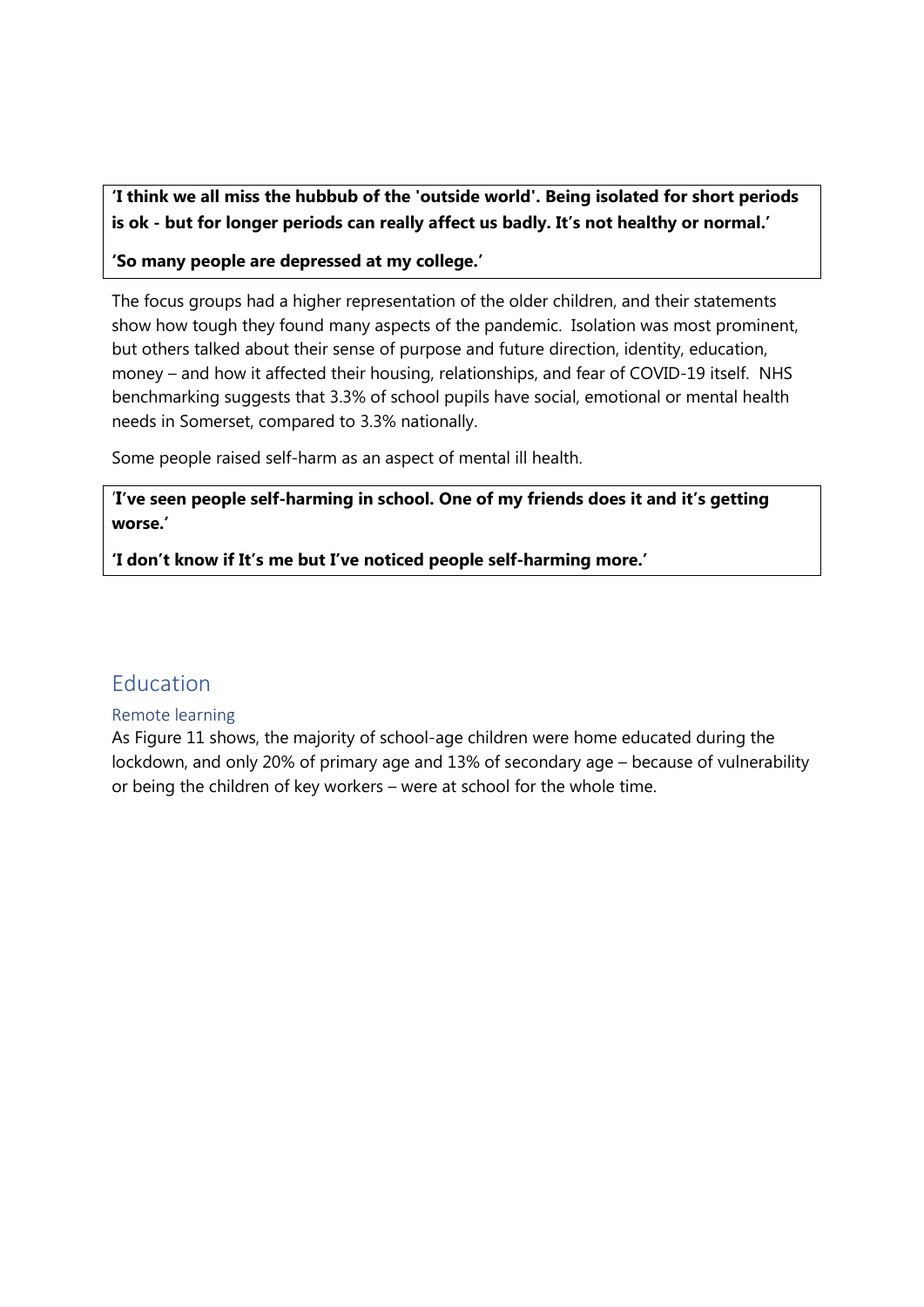| During lockdown I                                  |         |           |
|----------------------------------------------------|---------|-----------|
|                                                    | Primary | Secondary |
| Attended school                                    | 20%     | 14%       |
| Spent some time at school<br>and some time at home | 17%     | 10%       |
| Was home-schooled                                  | 54%     | 56%       |

*Figure 11: Attendance during lockdown*





*Figure 12: Remote Learning (school survey)*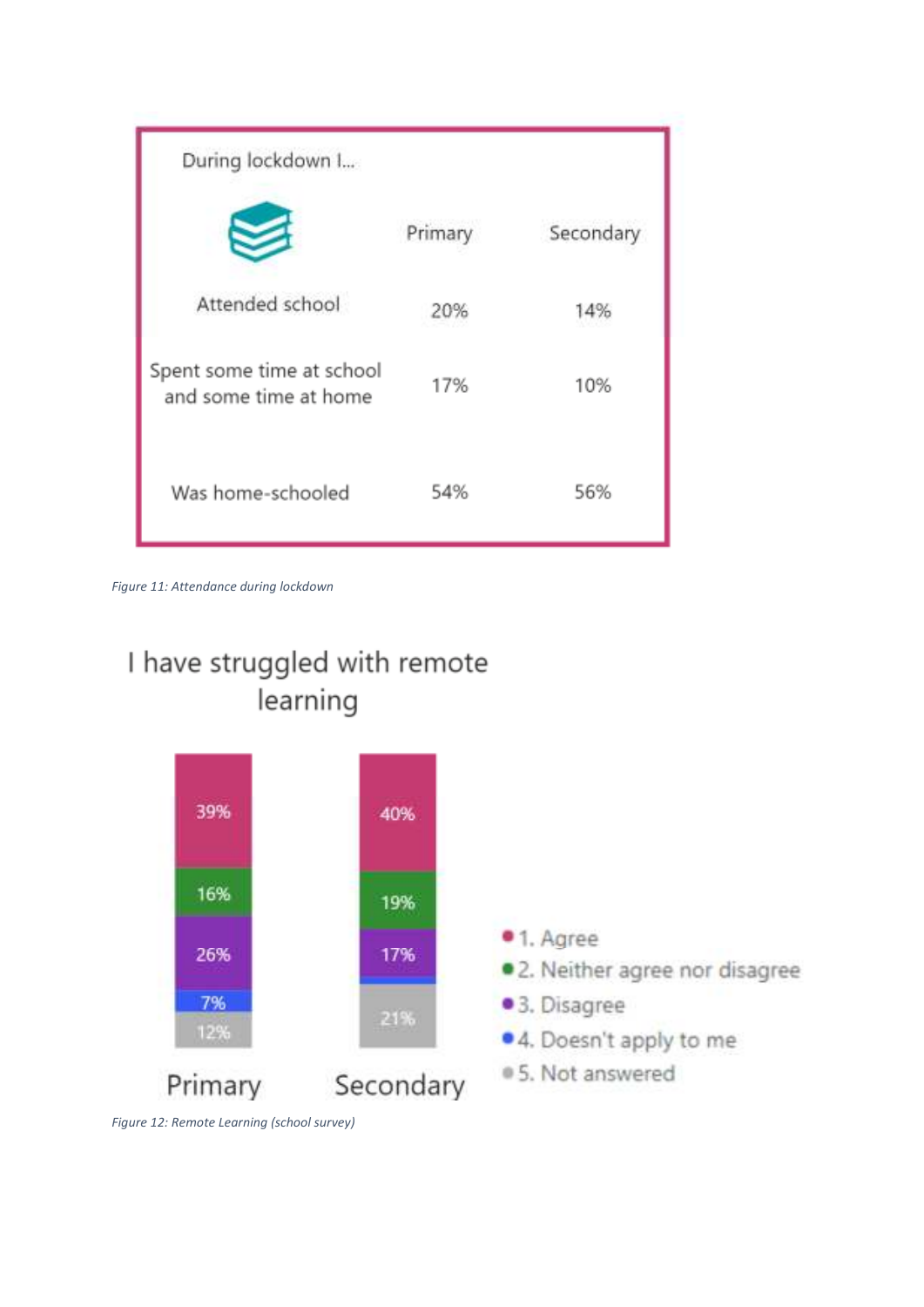The importance of school attendance is shown in Figure 12, with the school survey finding that nearly 40% of respondents struggled with remote learning. A quarter of primary school pupils reported that they did not; this figure fell to only 17% for secondary school pupils.



# My school life balance has...

*Figure 13: School-life balance (School survey)* 

Interestingly, whilst the largest category of responses was that school-life balance had stayed the same, 25% of primary pupils thought it had improved, compared to only 12% of secondary school pupils (10% of the former said it had worsened, compared to 21% of the latter). Given that the older pupils would, on average, spend more time travelling, this may raise questions about how well remote learning took the place of attendance.

### Returning to school

Even though remote working was not perfect, the return to school also raised concerns for young people in Somerset. Wearing masks, for instance, was an issue, not helped by the uncertainty over official guidance.

**'There's also been a problem in my school with the cold drawing nearer and the windows having to be open. They should try and do everything they can to make sure students don't have to worry about anything else except learning.'** 

**'It's stressing students out to be worried about the silly things that they can forget, and not being allowed to wear jackets during lessons is not going to help us at all with our learning, in fact it's even more distracting when you're freezing cold to try and do your maths.'**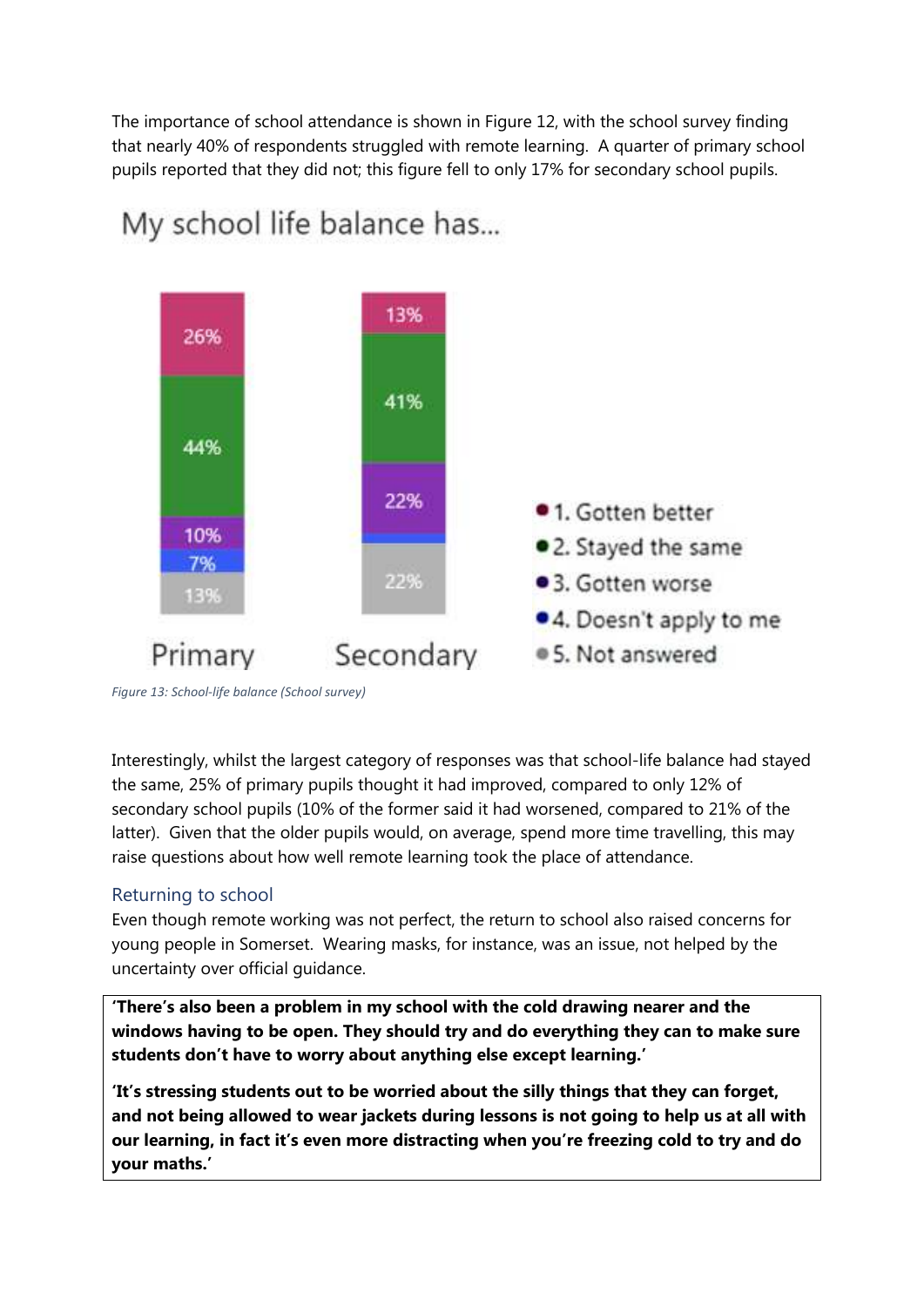Returning after the second wave lockdown, in the spring of 2021, was particularly stressful – because of the cumulative stress of the pandemic and the proximity of exams or some form of assessment for many. Some reported that there was less patience, arbitrary rule enforcement, chaotic safety guidelines, contradictory messages, rise in bullying, homophobia, racism and sexism

### Exams

Young people returning to school and college earlier this year reported that they were in a constant state of anxiety, stress and concern about their exams and how their work would be evaluated by teachers. For some, the transition to college and university, which could be stressful in normal circumstances, was a particularly difficult prospect, as they worried about the quality of learning they would find and their career prospects thereafter.

**'Since returning to school the workload is ridiculous. I can't sleep properly. There's no time to focus on anything else apart from lessons.'**

**'It's 'work, work, work' and it's an impossible pace to keep up, including for the teachers themselves.'** 

**'COVID has created an uncertain future and there's little support.'**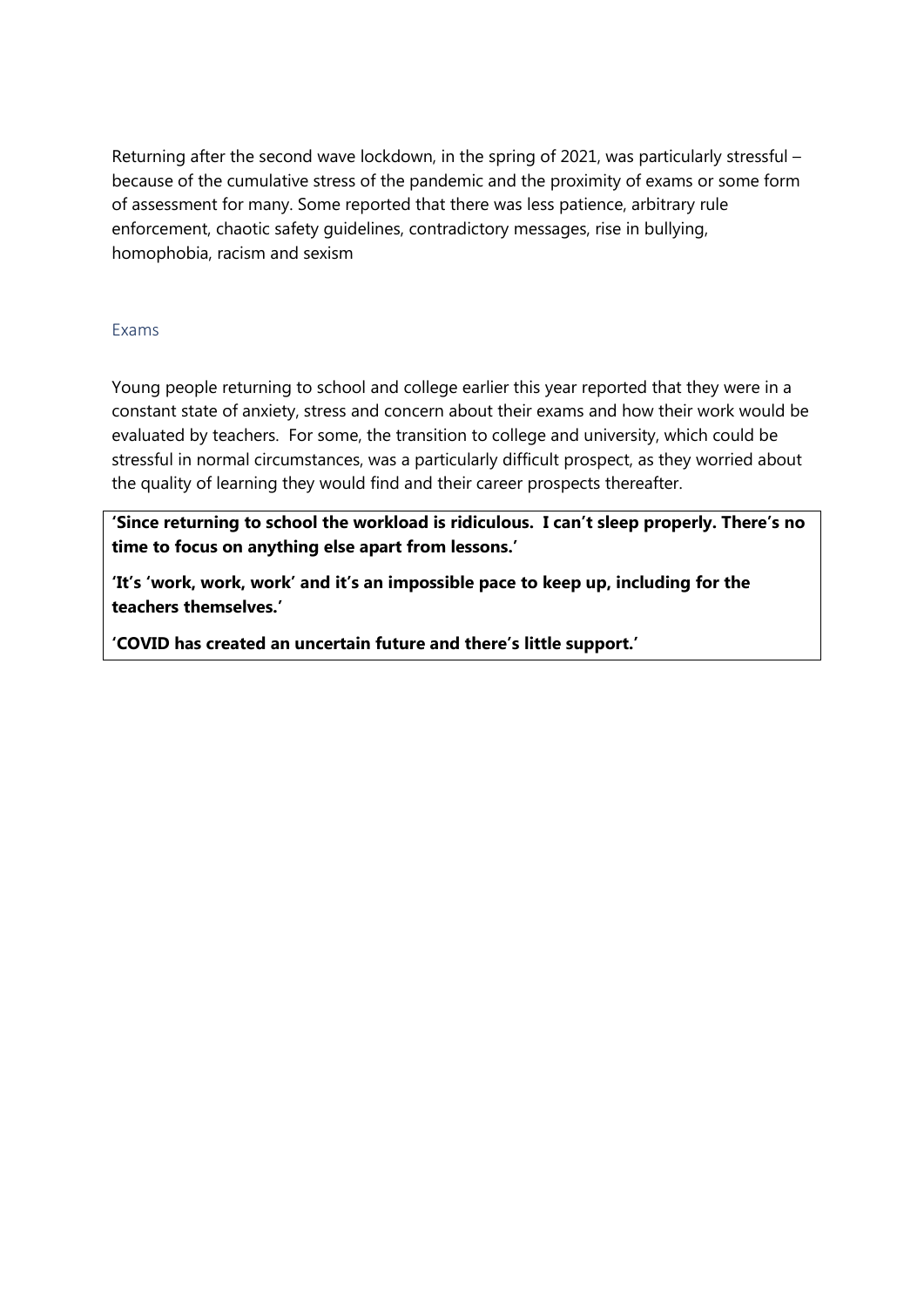# Living in lockdown

### Family life

# I have had more time to be at home with my family



*Figure 14: Time at home with the family* 

Unsurprisingly, as shown in Figure 14, a large proportion of primary and secondary pupils said that the lockdown had given them more time at home with the family.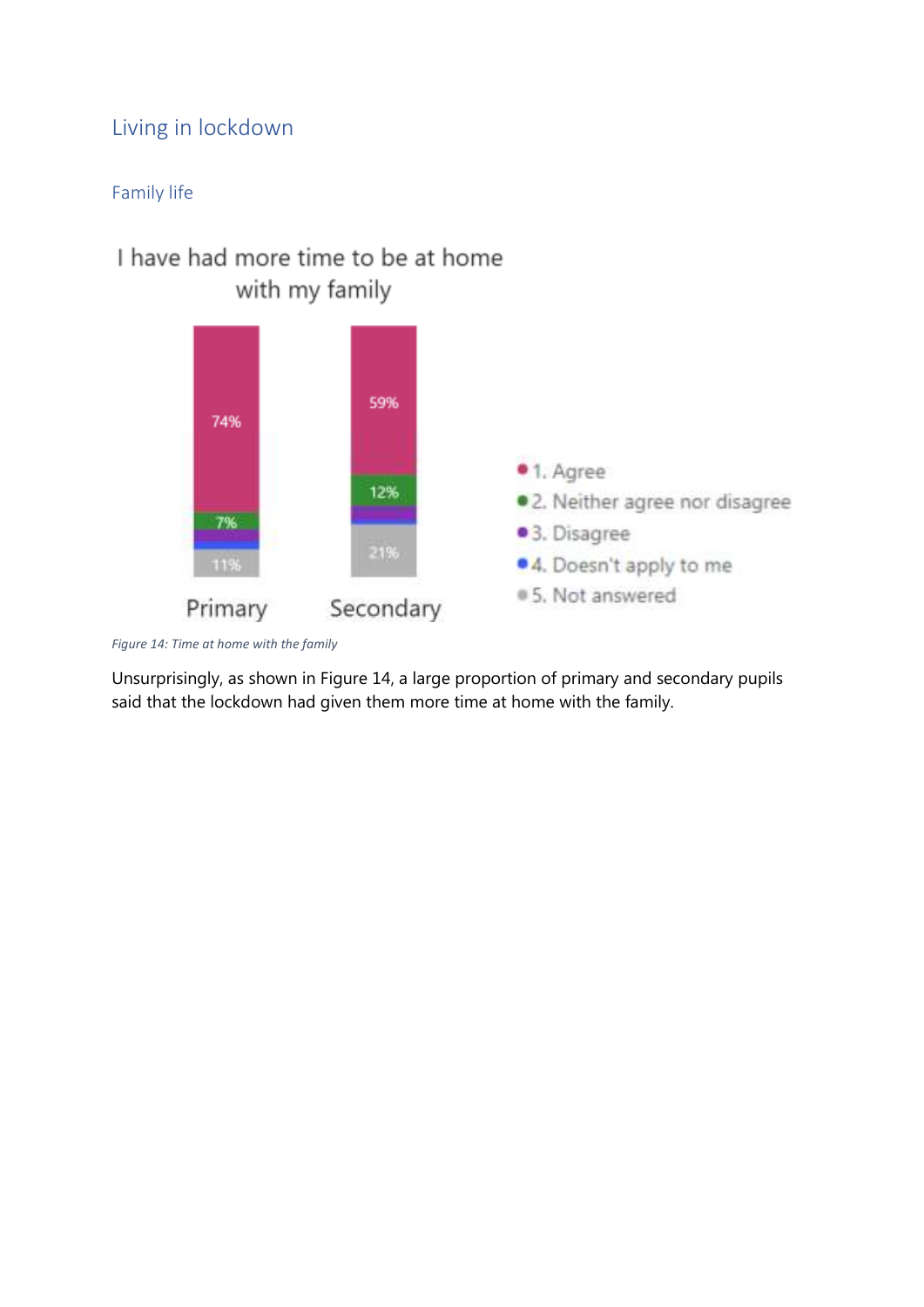

*Figure 15:Relationship with parents and carers* 

Reassuringly, the findings of the school survey shown in Figure 15 are that for most children the relationships with parents and carers improved or at least stayed the same. No more than 10% in any category said that relationships had worsened. This contrasts with the focus groups, where those who had found domestic life more difficult were by far the most vocal. At the most 'positive', the sentiments expressed were about missing family members who could not be together during lockdown.

#### **'I haven't been able to see my family.'**

**Mum and I are missing my dad, he's stuck abroad, and now we can't see my sister who lives on her own. It's really hard on Mum and I'm worried about her.** 

**'I already have a difficult relationship with my parents, so seeing them 24/7 rather than a few hours a day was hard.'**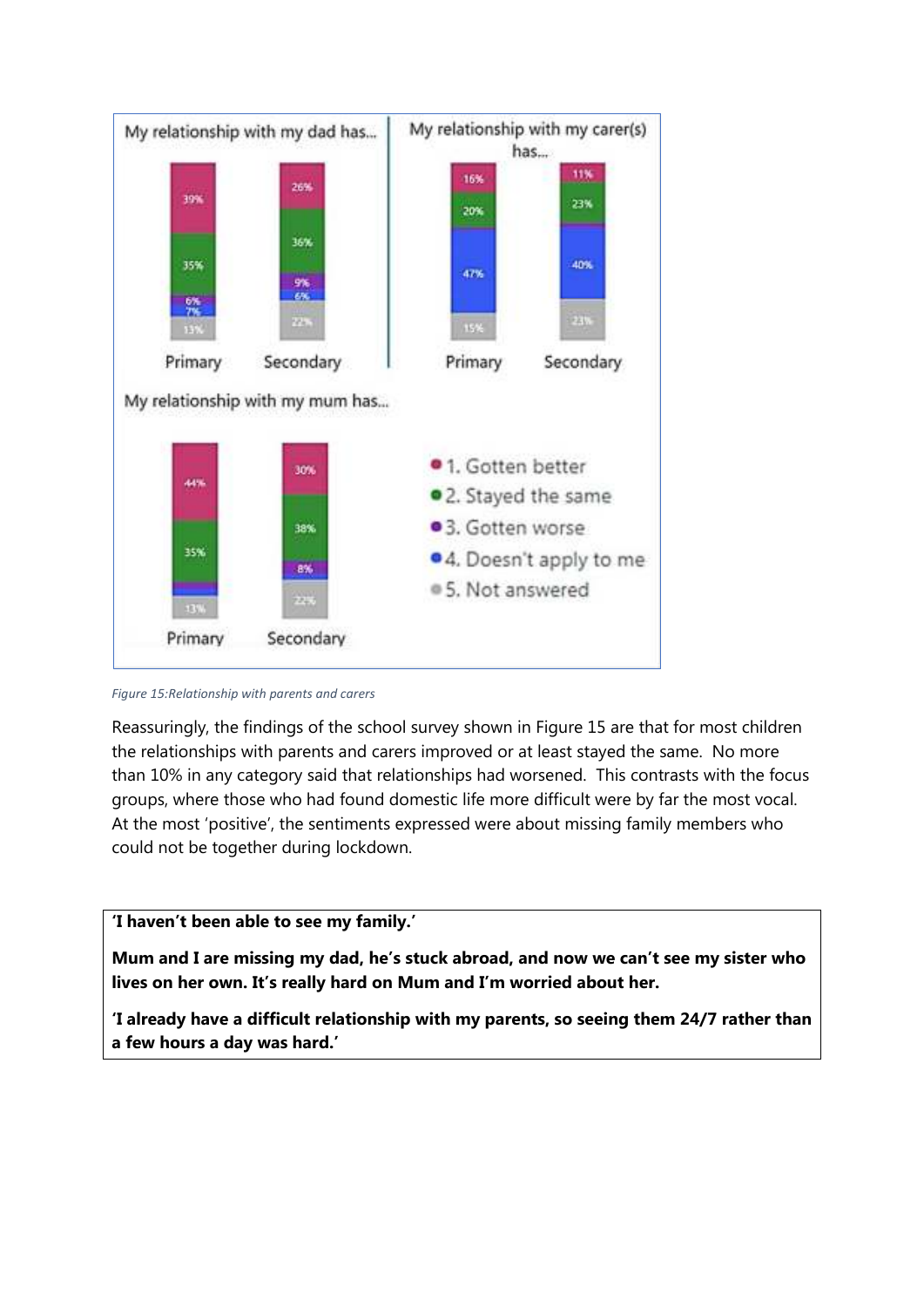### Domestic abuse

Whilst we can feel confident that it only applies to a minority, we heard important messages from young people about domestic abuse. For some, lockdown will have given rise to tensions, or exacerbated existing tensions, and this has had harmful consequences for those affected. It has also provided opportunities for abusers, especially as reduced contact with neighbours and the authorities may have made the abuse harder to detect. As shown in Figure 16, the lockdown does not seem to have led to a dramatic change in incidents recorded in families, and indeed as the pandemic went on the number of incidents seems to show something of a decline. Evidence from elsewhere of the pressure on services suggest that this may say more about the effectiveness of contact and recording than the prevalence of incidents.



*Figure 16: Domestic Abuse - incidents reported (provisional data)* 

**'There is a higher risk for young people who live in an abusive household and have nowhere to go during this time, which is a bit scary, as no one knows what's going on really.'** 

**'Many young people may reside in hostile family environments and be in the presence of abusive parents/relatives - due to COVID-19, their opportunities to escape that environment are very limited which places them in frightening danger.** 

**'Teachers won't see it and therefore cannot report it if the child isn't going to school. Also, the longer we are in lockdown and with pressure on families, worry about jobs and money and just coping, could trigger the start of abuse… and also give sexual abusers exactly what they want!'**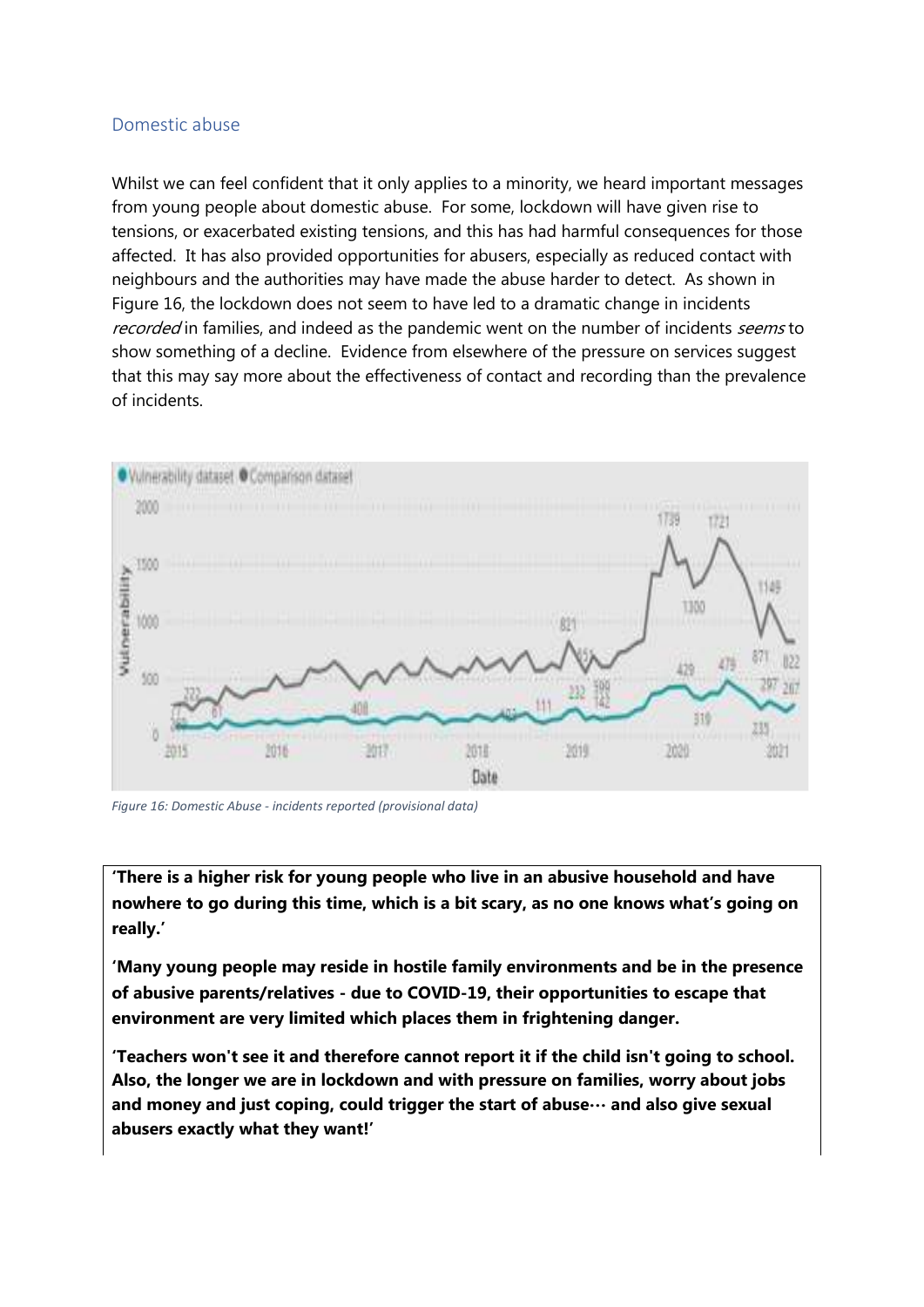**'With no guidance councillors, helpful teachers or other support systems outside the home, young people are left to resort to their parents/carers for help, which doesn't always work out.'** 

### Crime and anti-social behaviour.

The pandemic and lockdown clearly cannot be an excuse, but the pressures already described were given by some of our respondents as an explanation for what they saw as worsening behaviour amongst their peers, especially boys. This has included sexist jokes, bullying, sharing explicit pictures and sexual assault. Others expressed that lockdown had increased the vulnerability to organized crime such as 'county lines'. However, whilst important to report that this fear was expressed, we do not have any suggestions that this exploitation has occurred.

**'I was walking down the school corridor and a guy asked me for a high five as he walked past me, I put my hand up to high five him and he grabbed my boob. I told the teachers, but they did nothing about it. This same guy slapped a girl on the bum the other day and once again, the teachers did nothing.'** 

**'I'm particularly concerned about young people trapped in county line arrangements because while they cannot deliver drugs, the demand for drugs will not abate and may eventually get worse as vulnerable young people will become even more isolated.'**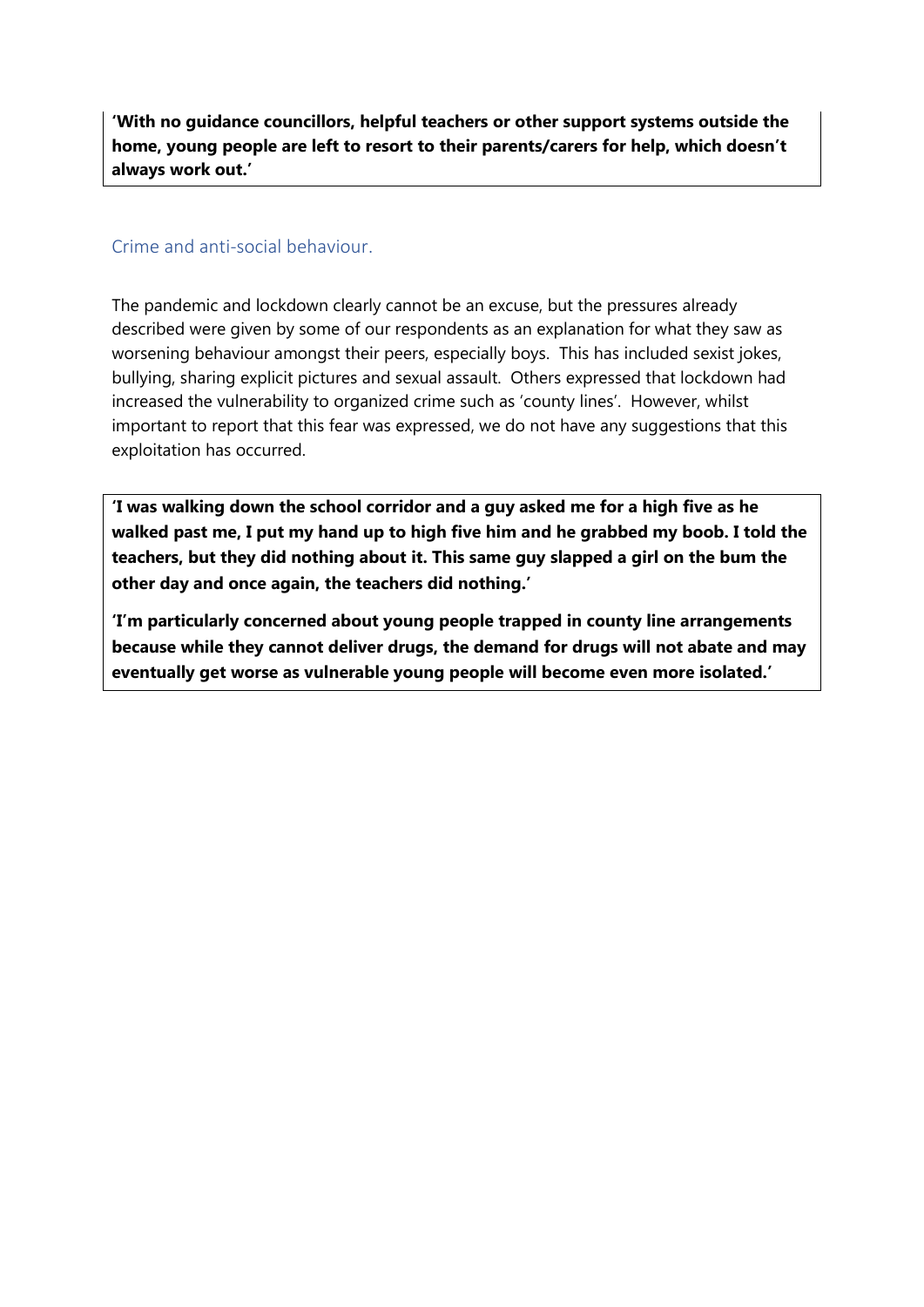### Friends, leisure and hobbies



# I have missed spending time with my friends

*Figure 17: Time spent with friends* 

# My relationship with my friends has...



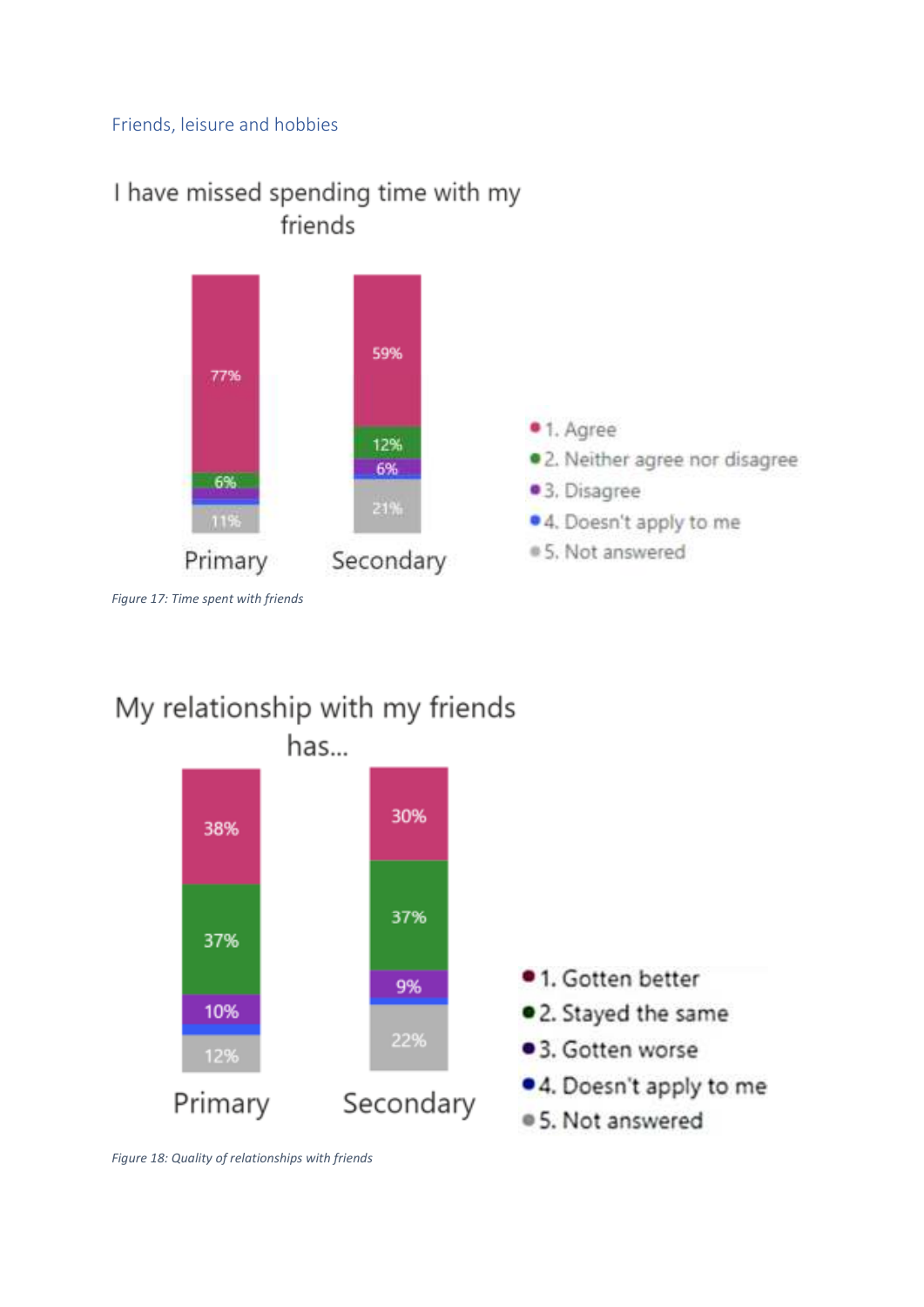Figure 17 shows a sad consequence of lockdown – that a large majority of children of all ages missed seeing their friends because of the restrictions in place. More reassuring, though, is FigureFigure 18, which reveals that a similar proportion reported that the quality of their relationships had stayed the same or even improved. Although not stated, the opportunities to maintain contact through video calls and social media are surely part of that, even if not a total substitute.

**'I really miss the freedom of going elsewhere for recreational purposes (i.e. meeting friends or going shopping for non-essential goods) mainly because communicating with people through social media just isn't as good as talking to people in real life or having real life experiences!'** 

**'I miss physical contact and having a hug from my friends the most.'** 



# I have had more time for hobbies

*Figure 19: Time for hobbies*

Another silver-lining of the lockdown is shown in Figure 19, where more than half of primary school children, and nearly 40% of secondary school pupils, said that they had more time for their hobbies. This is somewhat counterintuitive, as secondary pupils would normally have spent longer travelling, and so probably reflects the continuing workload of remote schooling.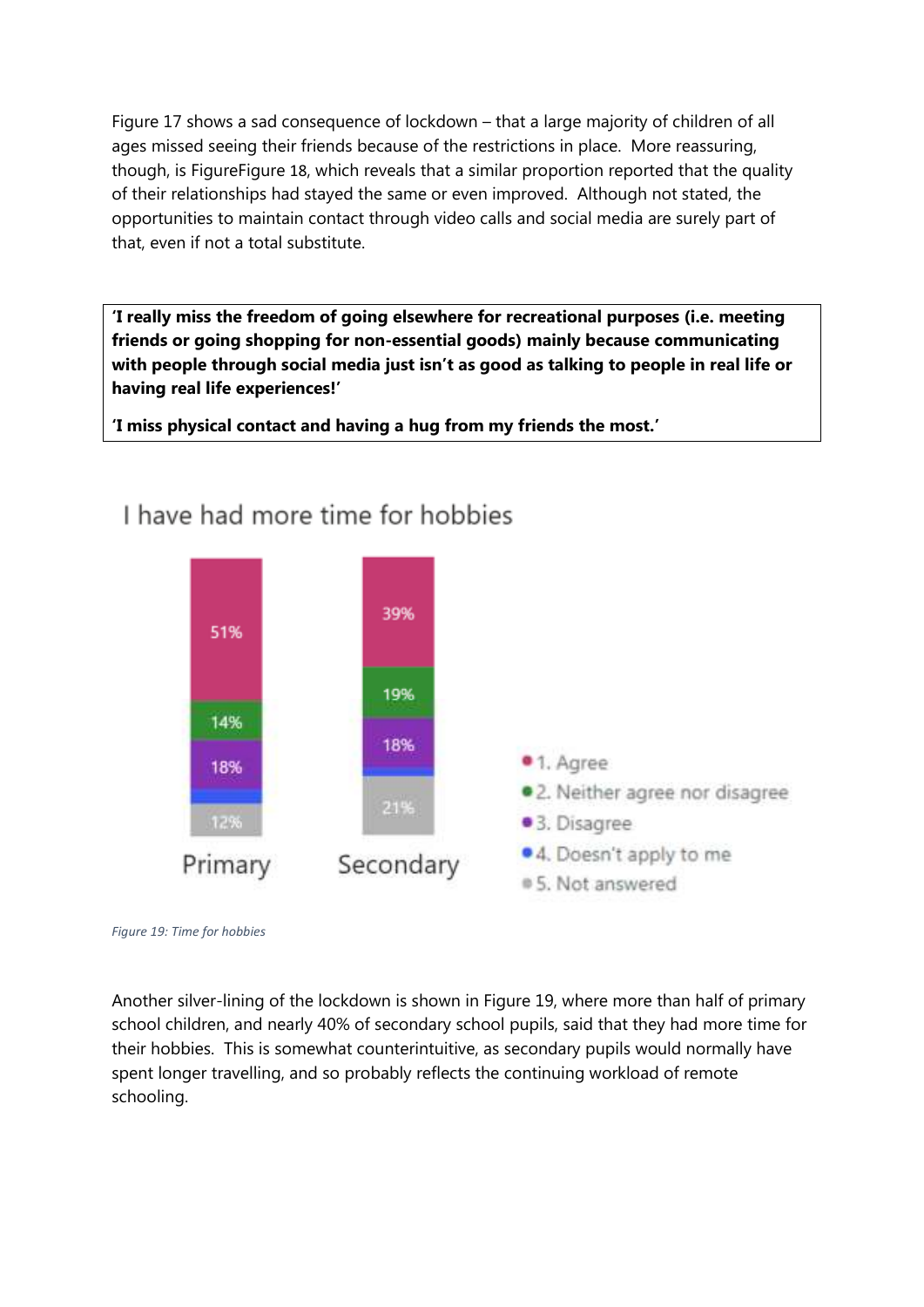### Healthy behaviours



# I have exercised more



# I have been able to enjoy the outdoors more

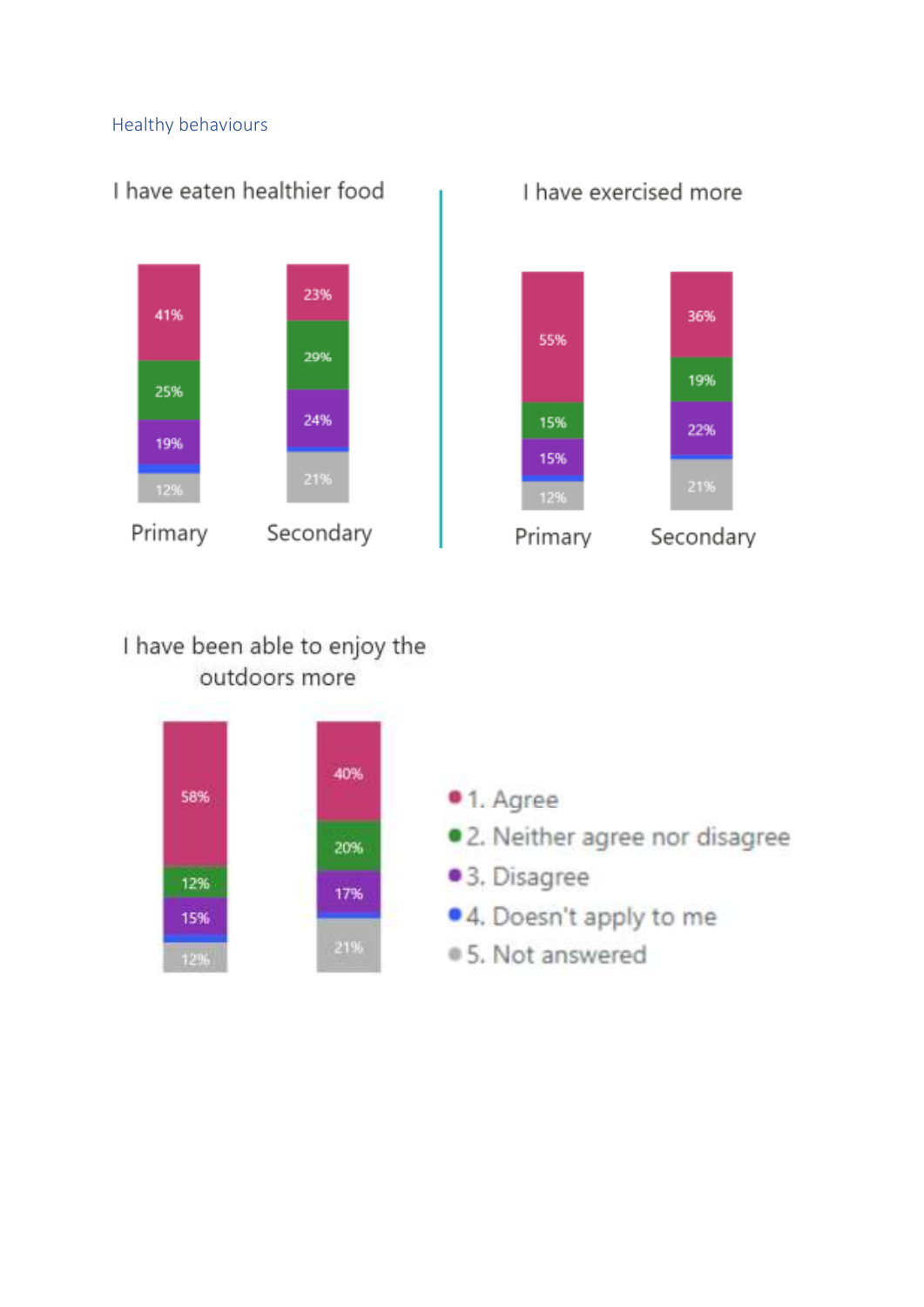#### *Figure 20: Diet, exercise and being outdoors*

Figure 20 shows a notable difference between the responses of primary and secondary school pupils, with a majority of the former exercising more and spending more time outside (these may be the same activities, of course), and 40% reporting that their diet was healthier. For secondary school age, though, the proportions were much lower. It is not clear whether this reflects greater demands on the older children's time in remote school work, or a degree of personal choice; individuals, of course, may have responded the same way for very different reasons. Access to the outdoor environment was cited as important by many, and the Youth Parliament described how having 'people living in restricted space with no escape could lead to a rapid decline in mental health.' They also stressed that the pandemic, for all its importance, should not distract from addressing the climate crisis.

**'As we know fresh air is extremely crucial for human beings as it teaches us new things and broadens our minds and experiences. In the end, being in the same environment for too long is psychologically, emotionally and physically damaging and draining.'** 



# I have slept more

*Figure 21: Sleep* 

The results of the School Survey in Figure 21 seem, at first sight, to show another unexpected benefit of the lockdown – more sleep. However, the focus groups, which backed up the suggestion that young people had slept more, gave a more worrying picture. As young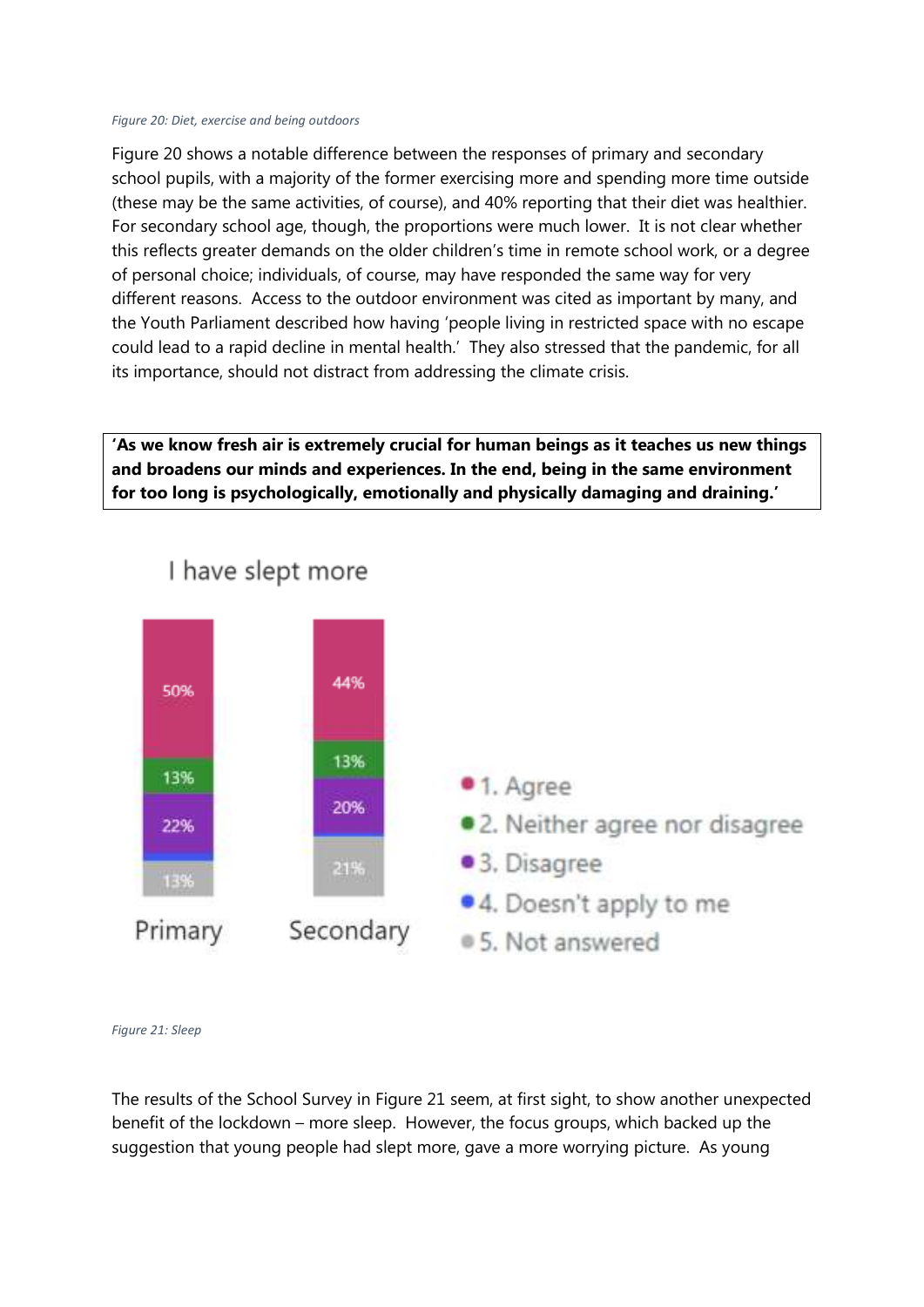people described it, sleep was just a way of killing time, and did not provide the rest and recharge that it should.

### **'I would spend 20 hours sleeping. The world felt miserable.'**

**'The thing that's changed the most about me during lockdown would most likely be my sleep schedule. It's kind of problematic, since I wake up late and feel exhausted which isn't really a win-win situation for me- it kinda sucks.'** 

#### Support

I wanted to cover the experience of children and young people in the pandemic not simply as an academic description, but in order to improve their chances as we start to recover, and so I also want to look at the ways in which they did, or too often did not, feel supported. We also heard from one young person that providing support to their peers made them feel proud.

**'It's harder to get support. The school support base is shut down and accessed by appointment only - if you have a panic attack there's nowhere to go and you have to email teachers.'** 

**'I'm not aware of any work being done in college to represent, listen to or address any support for people with mental health & wellbeing issues.'** 

**'Lockdown made it harder to keep in touch with my counsellor in School. Teams/ Zoom made it harder as I could hide how I really felt. I was suicidal, but I didn't share that. It was hard.'** 

**'Young people are left to resort to their parents/carers for help, which doesn't always work out. Not everybody feels as comfortable with their family as they do with the other people.'** 

We heard from some that members of ethnic minorities could be mistrustful of formal support, and cited language and culture as potential barriers. It was also reported that while mental health was no longer totally taboo for discussion, some people still felt that there was a stigma attached to it, and that deterred them from seeking help.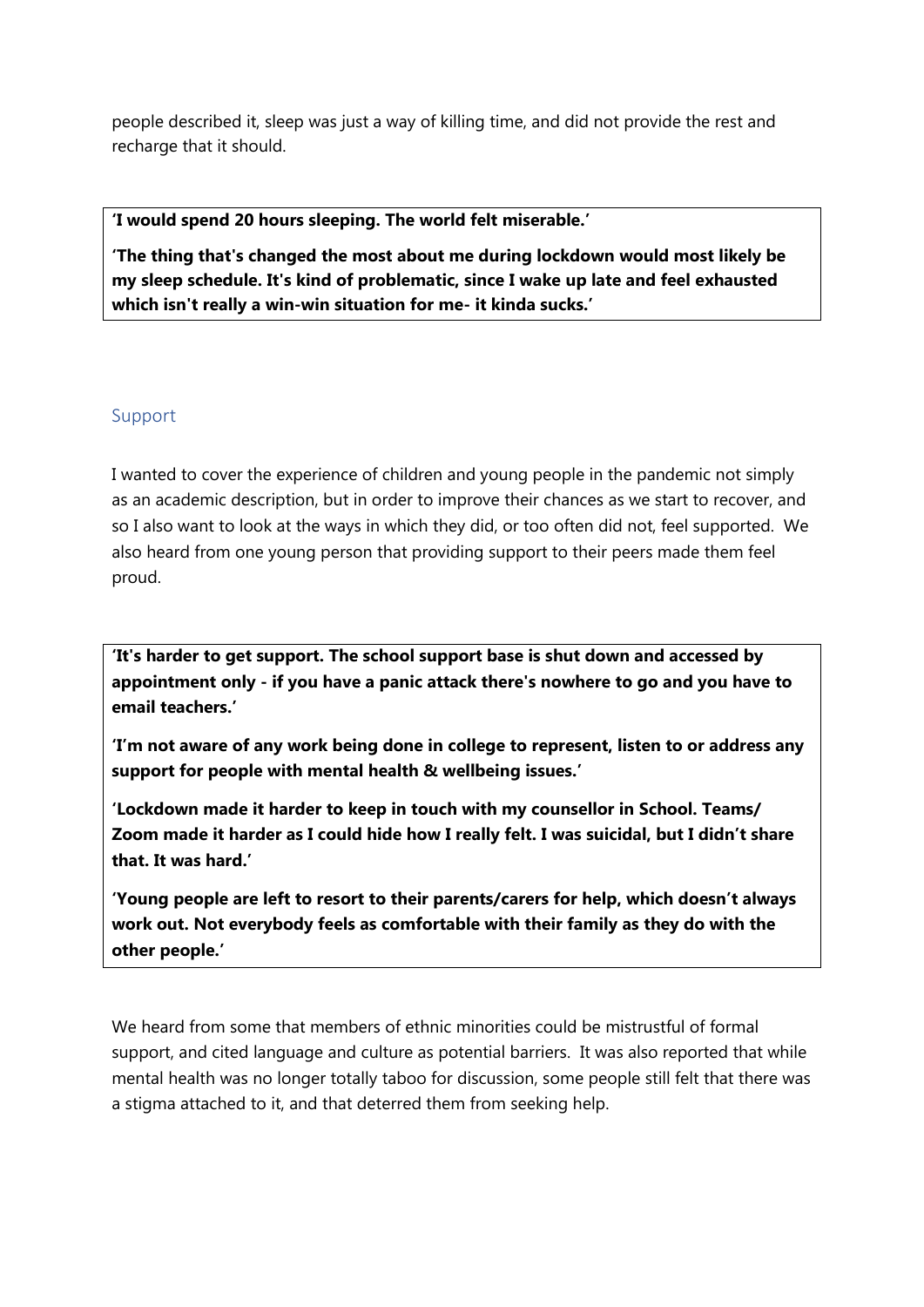### The future

Unsurprisingly, all young people who expressed views about the future wanted a return to normality, allowing them to see family, study, travel and go on holiday without restrictions. Interestingly, some wanted on-line education to continue as an option, and looked forward to remote working as a way of breaking down the barriers of distance. No-one wanted to return to lockdown conditions, with one saying that would break them, and they just wouldn't see the point anymore.

### The adaptation and impact on services

### Education

As with the first wave of COVID, staff in education systems have been faced with a challenge like no other. Following relatively low case numbers over the summer, UK schools went back for the autumn term in September 2020 to face to face provision. Almost immediately the country and Somerset, started to see an increase in cases. This increase was stronger in the secondary school-age groups in school and towards the end of September in those of university ages. Somerset has no university, but many university students studying outside of the county were affected by large outbreaks which resulted in lockdowns elsewhere in the country. Many Somerset schools had to impose local closures due to outbreaks in their school with sporadic switches to remote learning.

At the end of October, a national lockdown for four weeks was announced starting on 5th November until 3rd December 2020 - although this time school attendance was allowed so this did not add to the levels of disruption already experienced.

From September to end of December 2021, many schools had to adapt to temporary remote working as they experienced outbreaks or the need for children to self-isolate. Many schools adapted their provision to help prevent the spread of the virus as well as support young people through a difficult time, often with a need to provide both face to face teaching and remote learning options. 'Bubbles' -groups whose members were only in contact with each other - became a standard currency of conversation with schools and in this wave health precautions were focused on keeping bubbles apart, and social distancing more generally. When positive cases were detected, other pupils in the bubble considered a close contact were also required to self-isolate. Anecdotally, teachers have found double running of face to face and remote learning the most difficult and stressful.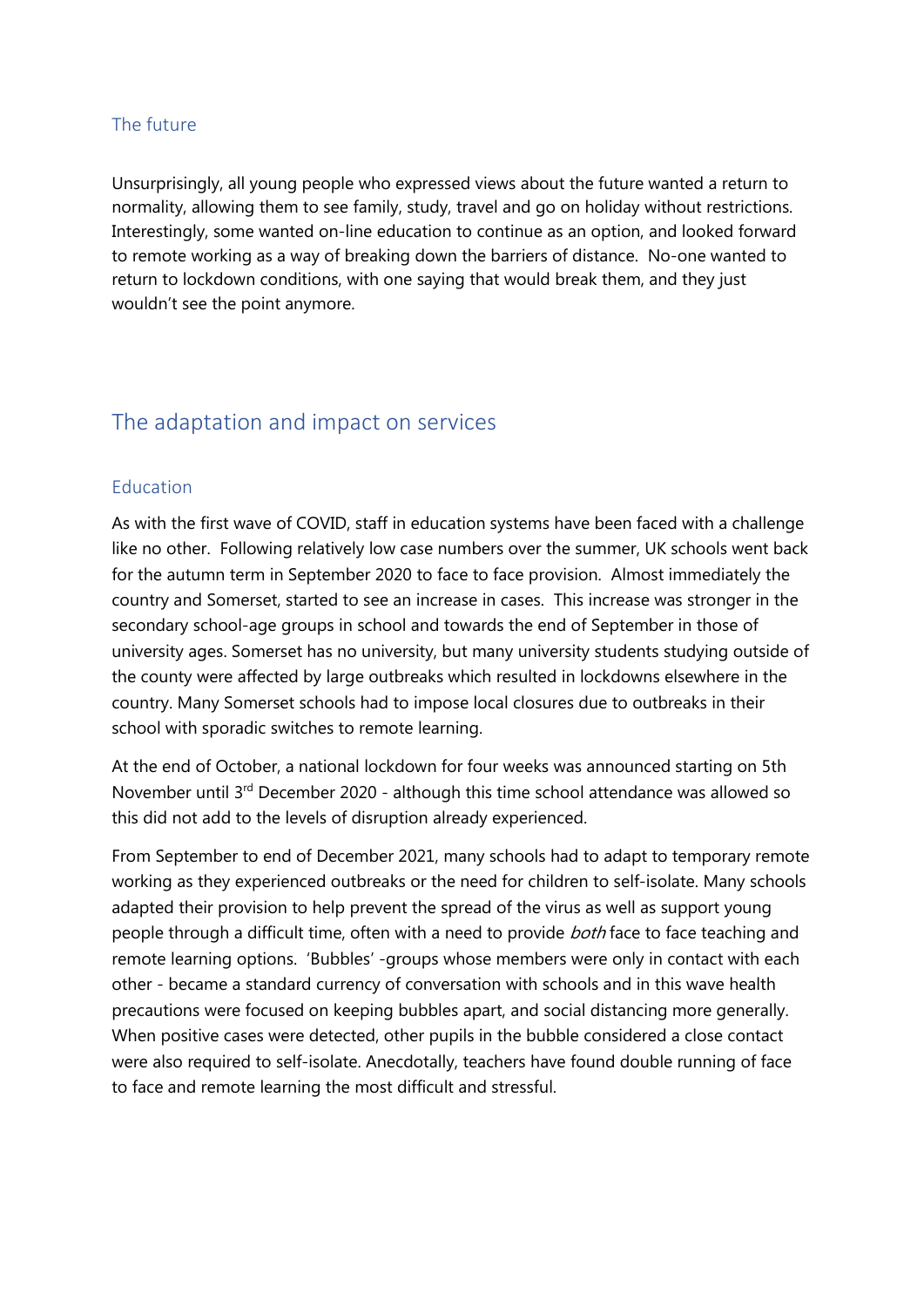In December 2020, once the national lockdown ceased, cases in Somerset rose fairly swiftly. At it occurred out of term time, the early move of Somerset into Tier 3 restrictions on Boxing Day had no impact on schools. On 5<sup>th</sup> January, a day after some schools had returned for the spring term, the whole nation moved into a further lockdown, which this time included the suspension of on-site school attendance for all but vulnerable and key-worker children another challenge that schools adapted to by delivering remote learning again. This phase lasted until 7<sup>th</sup> March 2021 when schools resumed on-site attendance for all, although disruption for university students lasted longer as the country emerged from the second wave of COVID. Attendance is shown in Figure 22 and Figure 23.



*Figure 22: School attendance Autumn Term 2020/21*



*Figure 23:School attendance Spring Term 2020/21* 

Provision for key worker and vulnerable children who had retained face to face provision has been very mixed, with some following a modified usual curriculum and some experiencing care that did not enable much focus across the school curriculum. It is apparent at the national level that progress for children in the 2020/21 school year has been behind that seen for previous cohorts. Despite often being in school the whole time, the gap in average attainment between those eligible for Pupil Premium and their peers has widened during the pandemic. Although all of us hope mot to have a further lockdown that prevents on-site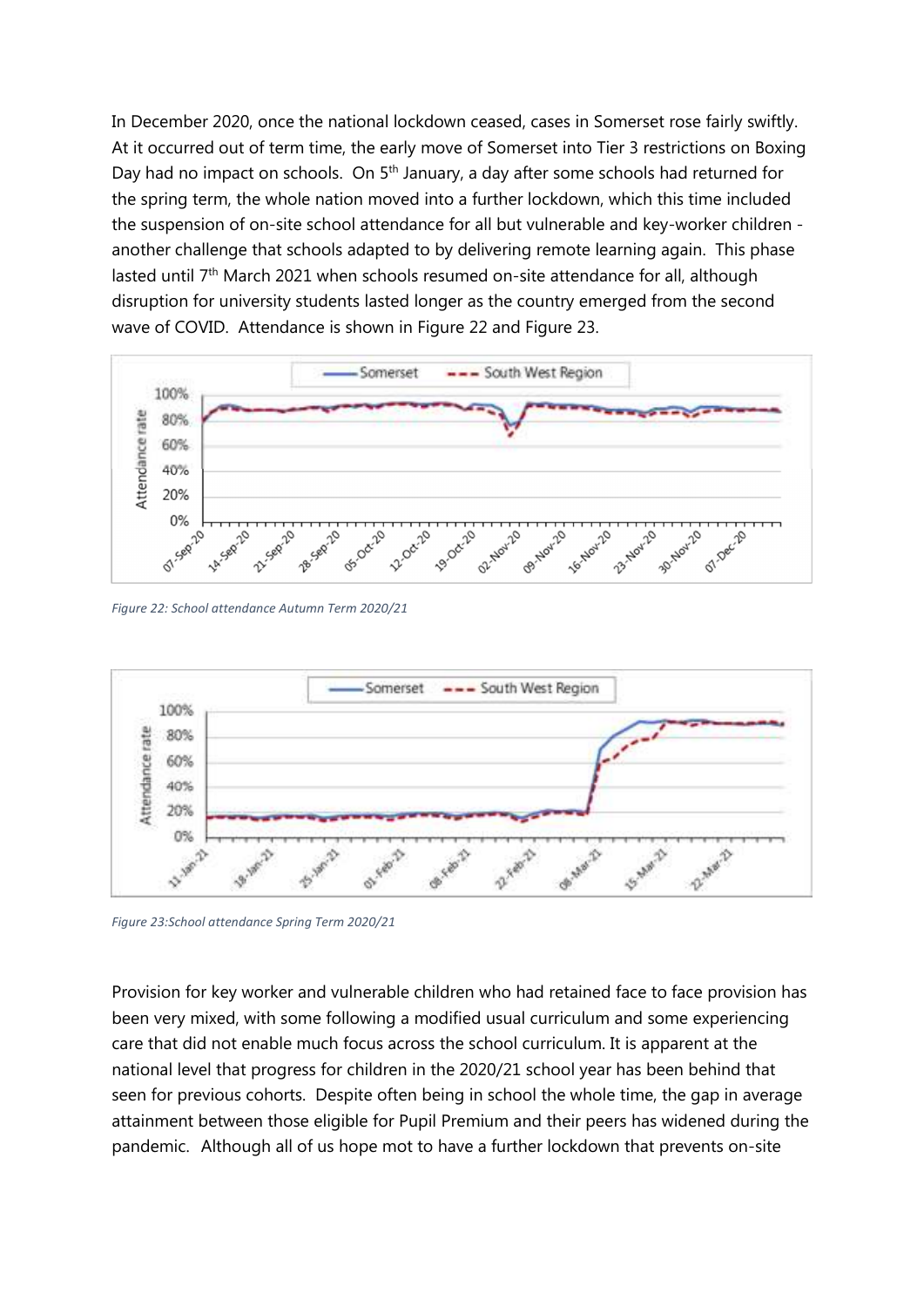learning at school again, the opportunity to have vulnerable children continue in school and experience concentrated learning support is one we could use wisely.

A range of specific support on return to school was provided in the 'Wellbeing for Education Recovery' programme, within the Children and Young People's Wellbeing Framework, including mindfulness, physical activity, sleep and outdoor activity to support wellbeing, as well as advice on reducing infection.

### Public Health Nursing

The Public Health Nursing Service has continued to provide a universal service to all families in Somerset. At the start of the pandemic this was a virtual offer and then a hybrid offer as face-to-face contacts were reintroduced supported by national and local guidance.

Health Visiting Services are part of the County Council Public Health Team and have a key role to play in early assessment and identification of need for children and families from prebirth to school age. During the pandemic the service was able to maintain all the universal mandated contacts with a focus on those children who may be at most risk of harm. Face to face contacts were prioritised for new birth contacts and those children considered to be at risk. Public Health nurses worked in partnership with other agencies to develop and deliver the Multi-Agency Linked Professionals (MALP) approach to support a co-ordinated response to working with the most vulnerable children in Somerset. Strong links within the local communities enabled them to support families with access to community services, such as food banks and voluntary sector organisations including Home Start. Virtual groups were developed across all localities – these included postnatal groups, sleep, potty training and other topics according to demand. These were a key benefit for working parents and fathers who were able to access sessions as there were more accessible. It is apparent from service user feedback that for some families the Health Visiting Service was the only one that they were able to engage with when the county was in lockdown. This demonstrates the key role they play in health promotion and health protection.

School Nursing Service is delivered alongside Health Visiting in the County Council Public Health Team. During the pandemic school nurses have adapted their service to support children, young people, and school communities. They have delivered primary school COVID talks, translating information for very young children about the virus, infection control measures and looking after emotional health and wellbeing. They provided regular sessions at the school gates, talking to children, parents, and teachers, answering questions about COVID and other health related issues. Alongside their core school nursing duties, they have developed innovative ways of engaging with families, such as online school readiness sessions, ensuring children get off to the very best possible start in their school life. Most recently some of the team volunteered to support the COVID school immunisation programme. They have demonstrated that they are a valued and trusted source of key health information in our local community.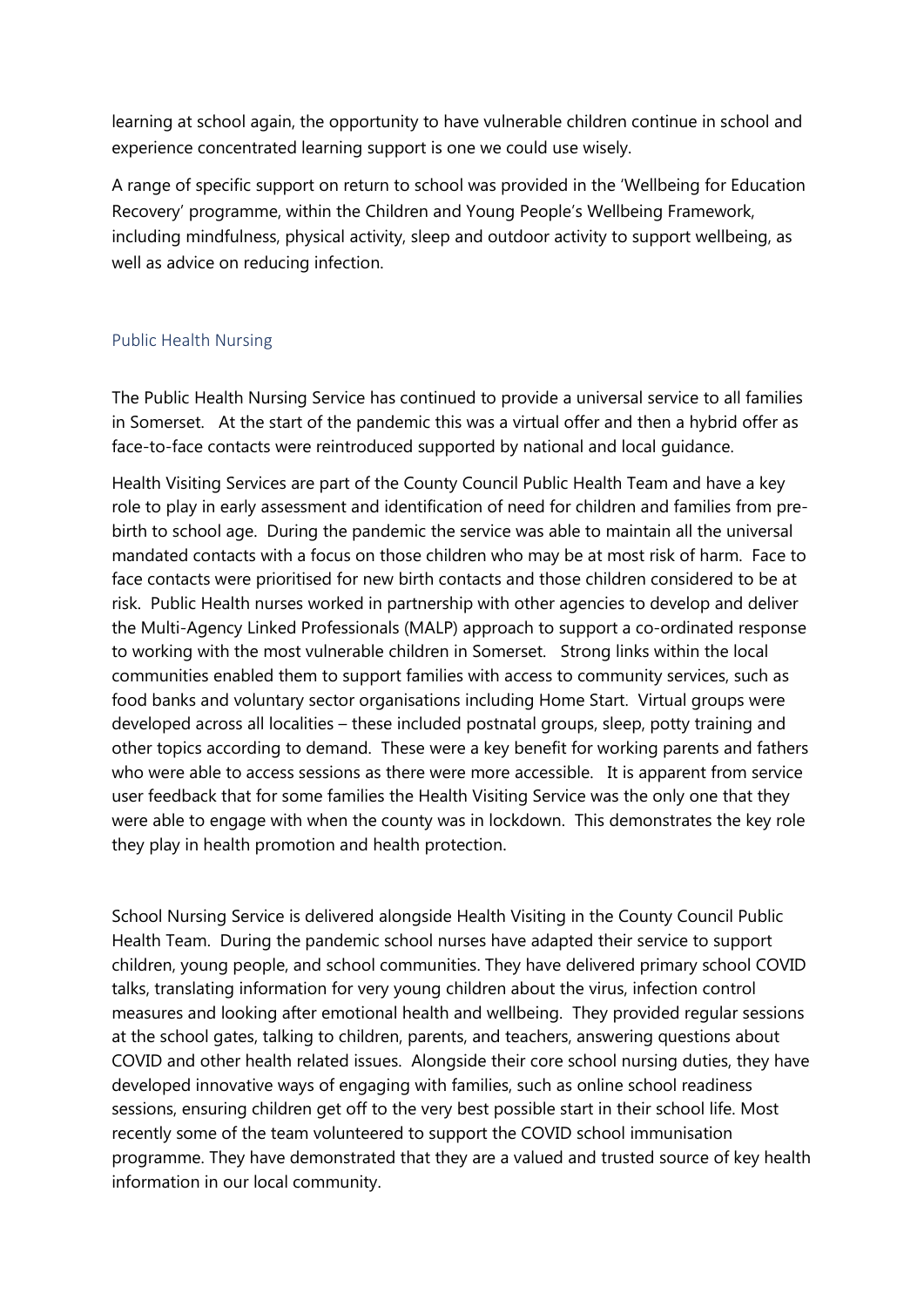Face to face support has clearly been important, but there is no doubt that on-line support has been a particularly valuable resource for young people feeling the isolation of lockdown. Services such as Mindline Somerset and Kooth have expanded their capacity and been vital sources of help. Figure 24 shows how contact with Kooth was high during the periods of lockdown.



*Figure 24: Contact with Kooth Somerset*

### Vaccination

Impacts of the pandemic on NHS services have been significant, both in terms of the acute response but also in the stand-up of the biggest vaccination programme in history.

| Vaccinated | One dose | Two doses |  |
|------------|----------|-----------|--|
| Somerset   | 86.5%    | 79.3%     |  |
| England    | 88.6%    | 79.6%     |  |

*Table 2: Vaccination against COVID-19 in Somerset (September 2021)* 

Table 2 shows that after an early and very effective vaccination programme, Somerset has a population that is very largely protected against the effects of COVID-19, and while not quite at the 85% fully-vaccinated level required to reach 'herd-immunity' for the delta variant, the link between infection, serious illness, hospital admission and death has been considerably weakened.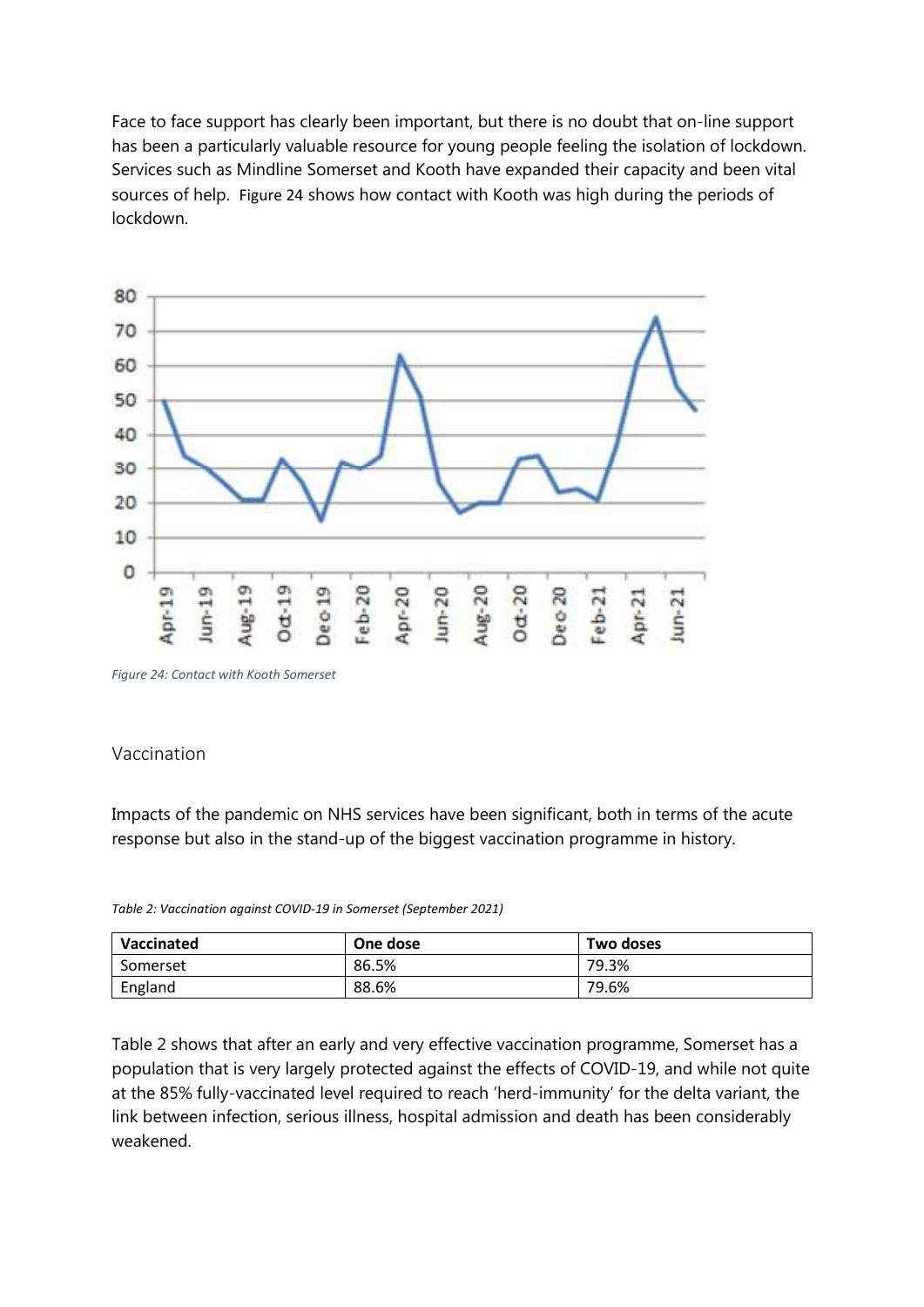

*Figure 25: Vaccination by Age in Somerset (UK COVID Dashboard ii)* 

As shown in Figure 25, the priority in vaccination has been in descending order of age. This is because, as we have also seen, the consequences of the disease are far more serious for older people than the young. For young people, the benefits of vaccination need to be balanced against any associated risks. This risk benefit needs to consider all aspects of a young person's life and life chances, not just the balance of medical risk. The evidence has accumulated over the pandemic, and it is now clear that vaccinating 12-18 year olds is beneficial for them – both in health and in limiting the impact on their education, notwithstanding the benefits to wider society in further reducing transmission.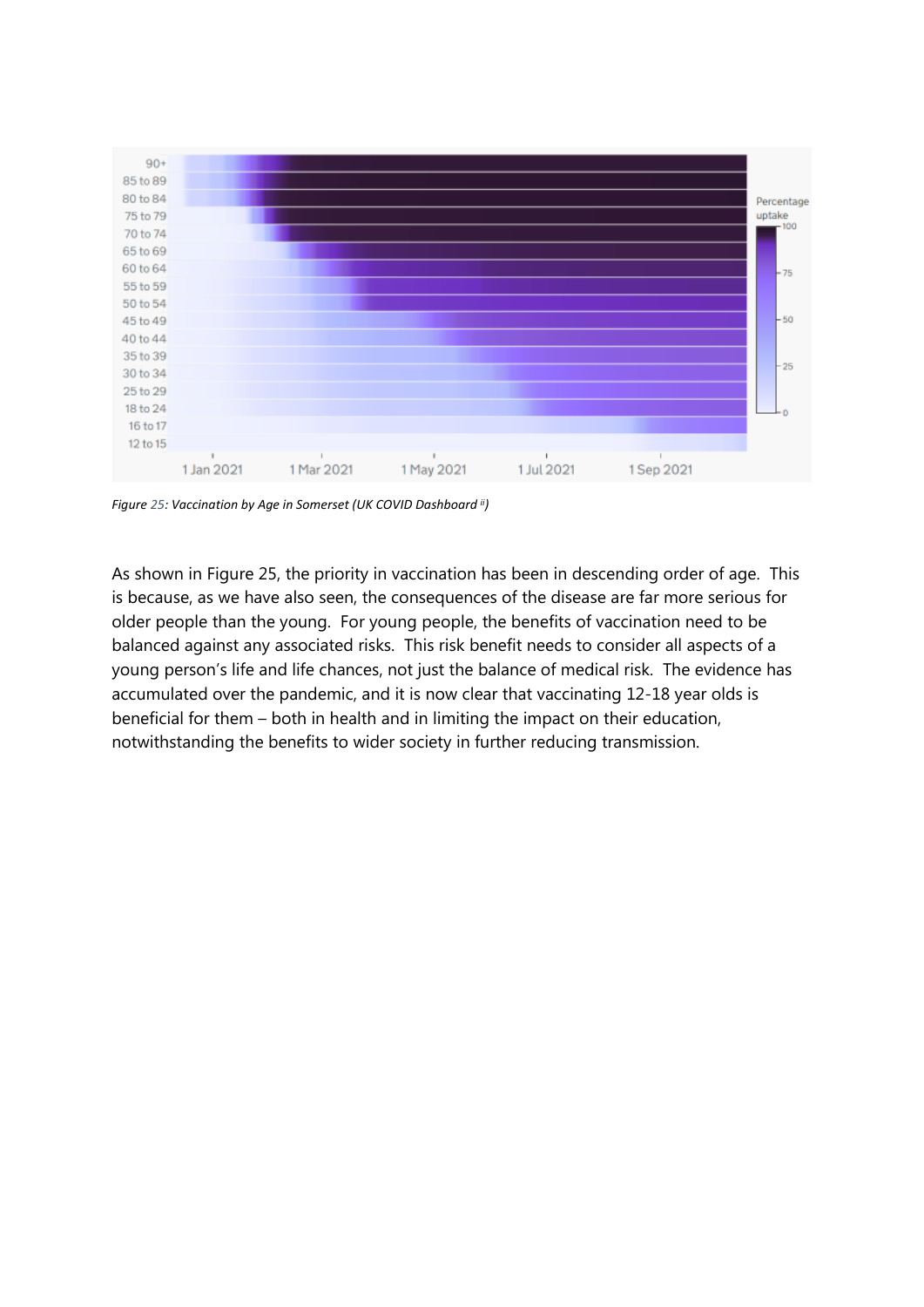#### Recommendations

- We must remain vigilant COVID is still with us -and thinking about the measures that can be taken to reduce the risk of spreading it – hand washing, remaining at home if unwell
- The focus is on "living with COVID" and continued vigilance with testing, both the twice weekly Lateral Flow Devices (LFD) to identify cases early if there are no symptoms and PCR tests for those who have COVID symptoms or are close contacts of cases
- Vaccination remains an important tool for living with COVID. Taking up the offer of a vaccination in line with vaccine programme remains important for both the COVID and Flu vaccine programmes
- As we enter the winter with the risk of other respiratory diseases at this time of the year making individual choices about how we manage the risk to ourselves, and others is central. Remaining socially distanced from others we do not know, wearing face coverings in crowded places provide safety for each of us and those around us; they are positive actions we can take to stop the spread of the virus
- The importance of education and training for children and young people, and the support for them through the Somerset Wellbeing Framework.
- Digital access has been highlighted as an important factor for children and young peoples' education, within this report, and services such as Kooth have made an important contribution.
- The impact of the pandemic will be long term. For example, if a further lockdown occurs which means a reversion to only vulnerable and key worker children in school, we should use this to proactively work with children in vulnerable situations so they can catch up.
- This report, along with local studies such as our Joint Strategic Needs Assessment on COVID-19 in the communities with greatest health and social need, and numerous national reports, have shown how the impact of COVID has overlain pre-existing inequalities. Children and young people have had widely differing experiences, and, as so often, those with the fewest resources before the pandemic have been most adversely affected.
- Children and young people have not had a single, uniform experience of the pandemic, and we need to understand their individual and family circumstances to help overcome the burden that COVID-19 has placed upon them.